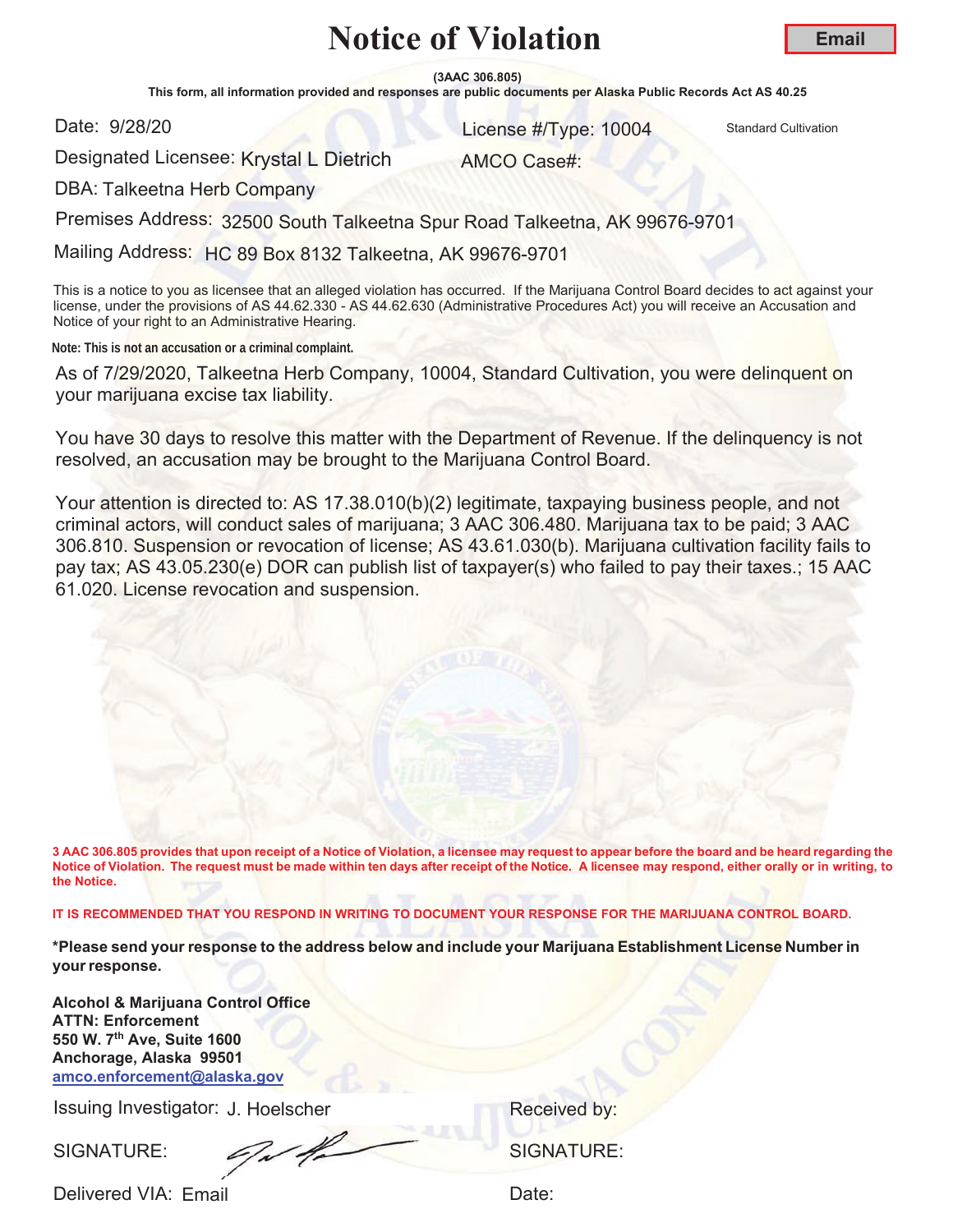**(3AAC 306.805)**

This form, all information provided and responses are public documents per Alaska Public Records Act AS 40.25

Date: 9/28/20

er and the United Standard Cultivation Control of the United Standard Cultivation Cultivation

AMCO Case#:

Designated Licensee: Michael J Emers

DBA: Rosie Creek Farm

Premises Address: 2659 Livingston Loop Fairbanks, AK 99709

Mailing Address: P.O. Box 181 Ester, AK 99725

This is a notice to you as licensee that an alleged violation has occurred. If the Marijuana Control Board decides to act against your license, under the provisions of AS 44.62.330 - AS 44.62.630 (Administrative Procedures Act) you will receive an Accusation and Notice of your right to an Administrative Hearing.

**Note: This is not an accusation or a criminal complaint.**

As of 7/29/2020, Rosie Creek Farm, 10005, Standard Cultivation, you were delinquent on your marijuana excise tax liability.

You have 30 days to resolve this matter with the Department of Revenue. If the delinquency is not resolved, an accusation may be brought to the Marijuana Control Board.

Your attention is directed to: AS 17.38.010(b)(2) legitimate, taxpaying business people, and not criminal actors, will conduct sales of marijuana; 3 AAC 306.480. Marijuana tax to be paid; 3 AAC 306.810. Suspension or revocation of license; AS 43.61.030(b). Marijuana cultivation facility fails to pay tax; AS 43.05.230(e) DOR can publish list of taxpayer(s) who failed to pay their taxes.; 15 AAC 61.020. License revocation and suspension.

**3 AAC 306.805 provides that upon receipt of a Notice of Violation, a licensee may request to appear before the board and be heard regarding the Notice of Violation. The request must be made within ten days after receipt of the Notice. A licensee may respond, either orally or in writing, to the Notice.** 

**IT IS RECOMMENDED THAT YOU RESPOND IN WRITING TO DOCUMENT YOUR RESPONSE FOR THE MARIJUANA CONTROL BOARD.**

**\*Please send your response to the address below and include your Marijuana Establishment License Number in your response.**

**Alcohol & Marijuana Control Office ATTN: Enforcement 550 W. 7th Ave, Suite 1600 Anchorage, Alaska 99501 amco.enforcement@alaska.gov**

Issuing Investigator: J. Hoelscher **Election Control Control Control Control Control Control Control Control Control Control Control Control Control Control Control Control Control Control Control Control Control Control C** 

SIGNATURE: SIGNATURE: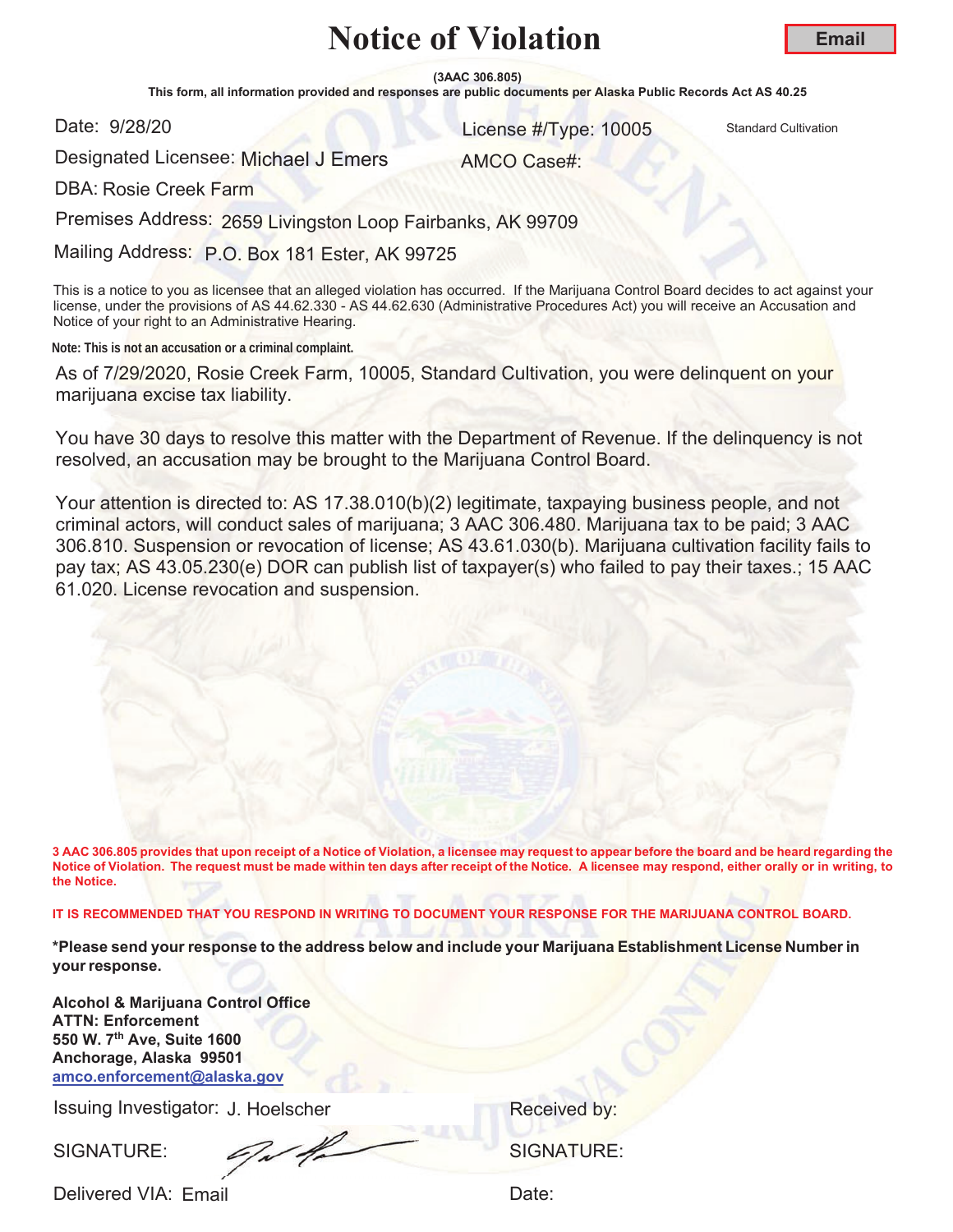**(3AAC 306.805)**

This form, all information provided and responses are public documents per Alaska Public Records Act AS 40.25

Date: 9/28/20

er and the United Standard Cultivation Control of the United Standard Cultivation Cultivation

AMCO Case#:

**Email**

Designated Licensee: James Barrett

DBA: Rain Forest Farms LLC

Premises Address: 5763 Glacier Highway Juneau, AK 99801

Mailing Address: PO Box 21714 Juneau, AK 99802

This is a notice to you as licensee that an alleged violation has occurred. If the Marijuana Control Board decides to act against your license, under the provisions of AS 44.62.330 - AS 44.62.630 (Administrative Procedures Act) you will receive an Accusation and Notice of your right to an Administrative Hearing.

**Note: This is not an accusation or a criminal complaint.**

As of 7/29/2020, Rain Forest Farms LLC, 10026, Standard Cultivation, you were delinquent on your marijuana excise tax liability.

You have 30 days to resolve this matter with the Department of Revenue. If the delinquency is not resolved, an accusation may be brought to the Marijuana Control Board.

Your attention is directed to: AS 17.38.010(b)(2) legitimate, taxpaying business people, and not criminal actors, will conduct sales of marijuana; 3 AAC 306.480. Marijuana tax to be paid; 3 AAC 306.810. Suspension or revocation of license; AS 43.61.030(b). Marijuana cultivation facility fails to pay tax; AS 43.05.230(e) DOR can publish list of taxpayer(s) who failed to pay their taxes.; 15 AAC 61.020. License revocation and suspension.

**3 AAC 306.805 provides that upon receipt of a Notice of Violation, a licensee may request to appear before the board and be heard regarding the Notice of Violation. The request must be made within ten days after receipt of the Notice. A licensee may respond, either orally or in writing, to the Notice.** 

**IT IS RECOMMENDED THAT YOU RESPOND IN WRITING TO DOCUMENT YOUR RESPONSE FOR THE MARIJUANA CONTROL BOARD.**

**\*Please send your response to the address below and include your Marijuana Establishment License Number in your response.**

**Alcohol & Marijuana Control Office ATTN: Enforcement 550 W. 7th Ave, Suite 1600 Anchorage, Alaska 99501 amco.enforcement@alaska.gov**

Issuing Investigator: J. Hoelscher **Election Control Control Control Control Control Control Control Control Control Control Control Control Control Control Control Control Control Control Control Control Control Control C** 

SIGNATURE: SIGNATURE: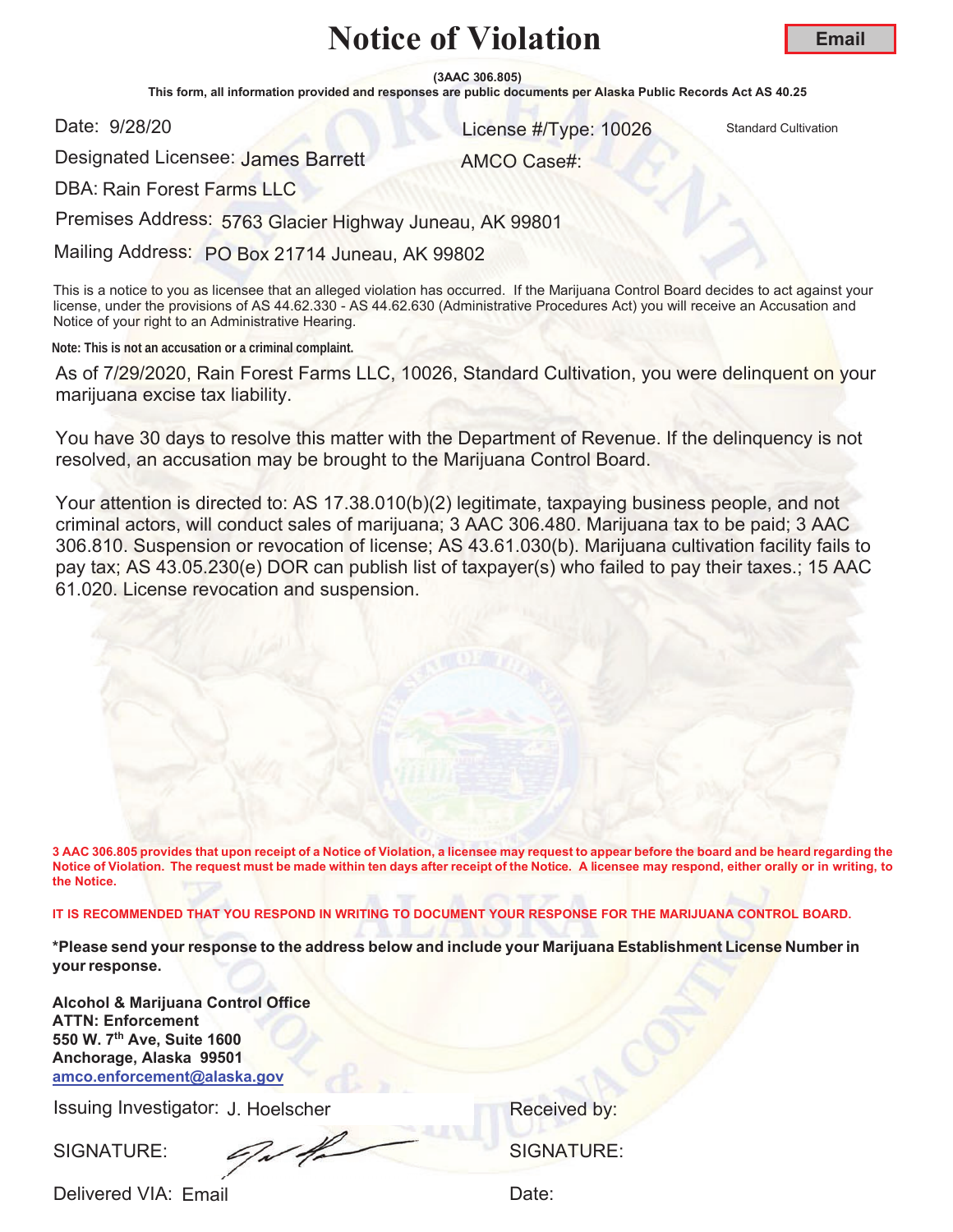**(3AAC 306.805)**

This form, all information provided and responses are public documents per Alaska Public Records Act AS 40.25

Date: 9/28/20

er and the United Standard Cultivation Control of the United Standard Cultivation Cultivation

AMCO Case#:

Designated Licensee: <mark>Karen Lowr</mark>y

DBA: Alaskan Blooms LLC

Premises Address: 2448 Arvilla St. Building A, B & C Fairbanks, AK 99709

Mailing Address: : 2448 Arvilla St. Fairbanks, AK 99709

This is a notice to you as licensee that an alleged violation has occurred. If the Marijuana Control Board decides to act against your license, under the provisions of AS 44.62.330 - AS 44.62.630 (Administrative Procedures Act) you will receive an Accusation and Notice of your right to an Administrative Hearing.

**Note: This is not an accusation or a criminal complaint.**

As of 7/29/2020, Alaskan Blooms LLC, 10073, Standard Cultivation, you were delinquent on your marijuana excise tax liability.

You have 30 days to resolve this matter with the Department of Revenue. If the delinquency is not resolved, an accusation may be brought to the Marijuana Control Board.

Your attention is directed to: AS 17.38.010(b)(2) legitimate, taxpaying business people, and not criminal actors, will conduct sales of marijuana; 3 AAC 306.480. Marijuana tax to be paid; 3 AAC 306.810. Suspension or revocation of license; AS 43.61.030(b). Marijuana cultivation facility fails to pay tax; AS 43.05.230(e) DOR can publish list of taxpayer(s) who failed to pay their taxes.; 15 AAC 61.020. License revocation and suspension.

**3 AAC 306.805 provides that upon receipt of a Notice of Violation, a licensee may request to appear before the board and be heard regarding the Notice of Violation. The request must be made within ten days after receipt of the Notice. A licensee may respond, either orally or in writing, to the Notice.** 

**IT IS RECOMMENDED THAT YOU RESPOND IN WRITING TO DOCUMENT YOUR RESPONSE FOR THE MARIJUANA CONTROL BOARD.**

**\*Please send your response to the address below and include your Marijuana Establishment License Number in your response.**

**Alcohol & Marijuana Control Office ATTN: Enforcement 550 W. 7th Ave, Suite 1600 Anchorage, Alaska 99501 amco.enforcement@alaska.gov**

Issuing Investigator: J. Hoelscher **Election Control Control Control Control Control Control Control Control Control Control Control Control Control Control Control Control Control Control Control Control Control Control C** 

SIGNATURE: SIGNATURE: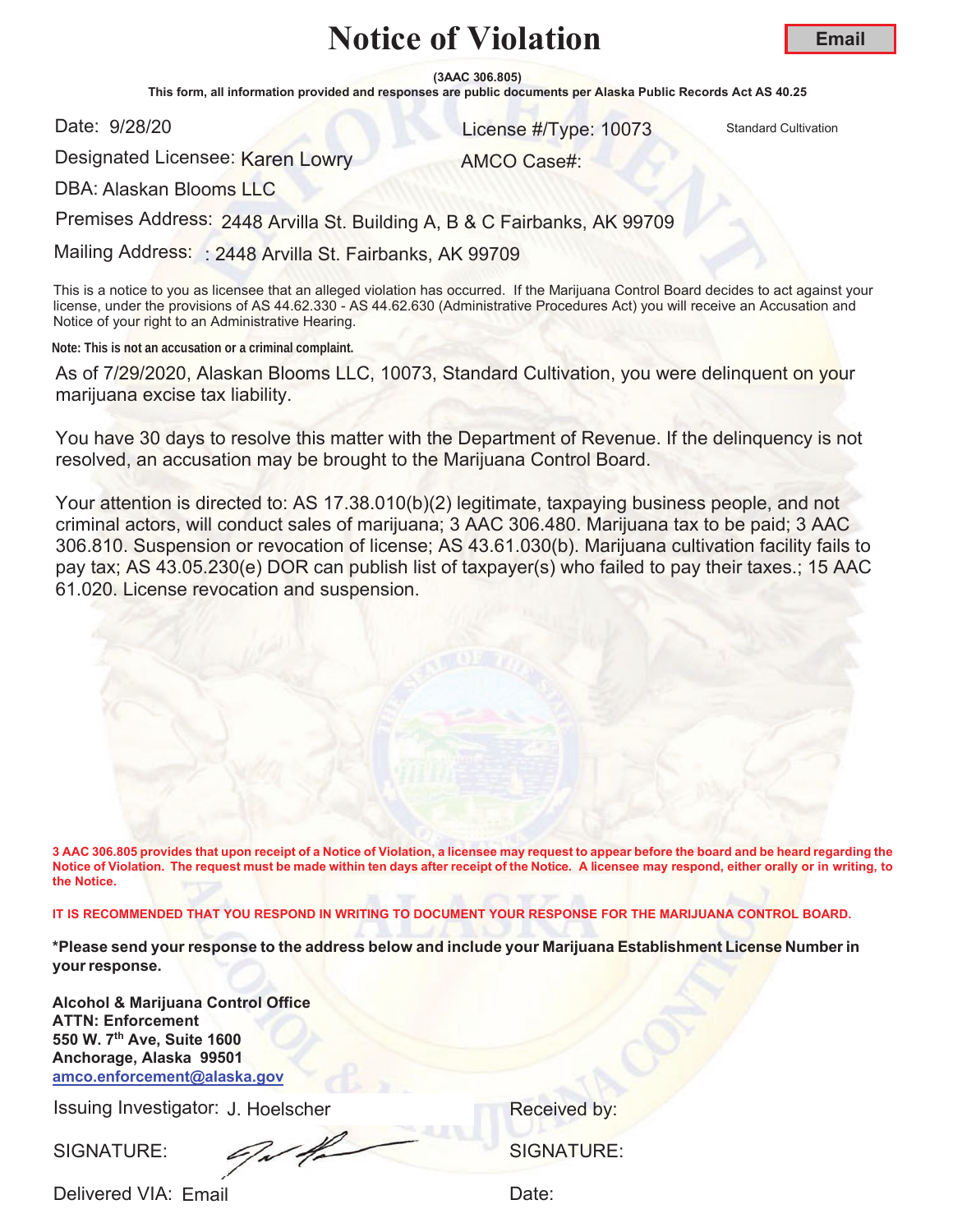**(3AAC 306.805)**

This form, all information provided and responses are public documents per Alaska Public Records Act AS 40.25

Date: 9/28/20

er and the United Standard Cultivation Control of the United Standard Cultivation Cultivation

Designated Licensee: <mark>Justin Roland</mark>

AMCO Case#:

DBA: Dream Green Farms

Premises Address: 2939 Porcupine Dr. Suite A Anchorage, AK 99501-3118

Mailing Address: 18621 N. Lowrie Loop Eagle River, AK 99577-8690

This is a notice to you as licensee that an alleged violation has occurred. If the Marijuana Control Board decides to act against your license, under the provisions of AS 44.62.330 - AS 44.62.630 (Administrative Procedures Act) you will receive an Accusation and Notice of your right to an Administrative Hearing.

**Note: This is not an accusation or a criminal complaint.**

As of 7/29/2020, Dream Green Farms, 10080, Standard Cultivation, you were delinquent on your marijuana excise tax liability.

You have 30 days to resolve this matter with the Department of Revenue. If the delinquency is not resolved, an accusation may be brought to the Marijuana Control Board.

Your attention is directed to: AS 17.38.010(b)(2) legitimate, taxpaying business people, and not criminal actors, will conduct sales of marijuana; 3 AAC 306.480. Marijuana tax to be paid; 3 AAC 306.810. Suspension or revocation of license; AS 43.61.030(b). Marijuana cultivation facility fails to pay tax; AS 43.05.230(e) DOR can publish list of taxpayer(s) who failed to pay their taxes.; 15 AAC 61.020. License revocation and suspension.

**3 AAC 306.805 provides that upon receipt of a Notice of Violation, a licensee may request to appear before the board and be heard regarding the Notice of Violation. The request must be made within ten days after receipt of the Notice. A licensee may respond, either orally or in writing, to the Notice.** 

**IT IS RECOMMENDED THAT YOU RESPOND IN WRITING TO DOCUMENT YOUR RESPONSE FOR THE MARIJUANA CONTROL BOARD.**

**\*Please send your response to the address below and include your Marijuana Establishment License Number in your response.**

**Alcohol & Marijuana Control Office ATTN: Enforcement 550 W. 7th Ave, Suite 1600 Anchorage, Alaska 99501 amco.enforcement@alaska.gov**

Issuing Investigator: J. Hoelscher **Election Control Control Control Control Control Control Control Control Control Control Control Control Control Control Control Control Control Control Control Control Control Control C** 

SIGNATURE: SIGNATURE: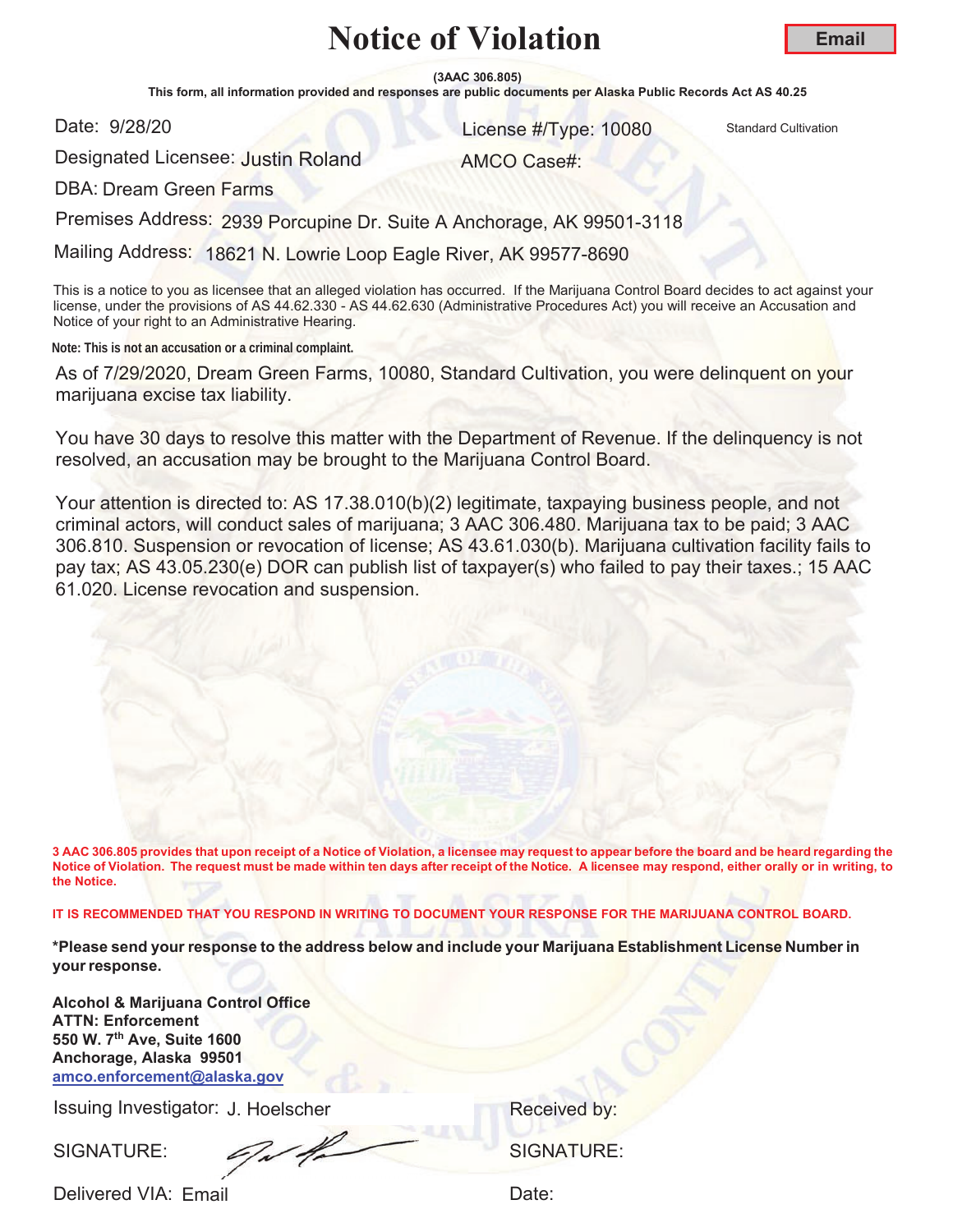**(3AAC 306.805)**

This form, all information provided and responses are public documents per Alaska Public Records Act AS 40.25

Date: 9/28/20

er and the United Cultivation Control of the United Cultivation Control of the United Cultivation

AMCO Case#:

Designated Licensee: Erika Anger

DBA: Stoney Creek Growers LLC

Premises Address: 33485 VINEWOOD LN SEWARD, AK 99664

Mailing Address: PO BOX 2675 SEWARD, AK 99664-2675

This is a notice to you as licensee that an alleged violation has occurred. If the Marijuana Control Board decides to act against your license, under the provisions of AS 44.62.330 - AS 44.62.630 (Administrative Procedures Act) you will receive an Accusation and Notice of your right to an Administrative Hearing.

**Note: This is not an accusation or a criminal complaint.**

As of 7/29/2020, Stoney Creek Growers LLC, 10122, Limited Cultivation, you were delinquent on your marijuana excise tax liability.

You have 30 days to resolve this matter with the Department of Revenue. If the delinquency is not resolved, an accusation may be brought to the Marijuana Control Board.

Your attention is directed to: AS 17.38.010(b)(2) legitimate, taxpaying business people, and not criminal actors, will conduct sales of marijuana; 3 AAC 306.480. Marijuana tax to be paid; 3 AAC 306.810. Suspension or revocation of license; AS 43.61.030(b). Marijuana cultivation facility fails to pay tax; AS 43.05.230(e) DOR can publish list of taxpayer(s) who failed to pay their taxes.; 15 AAC 61.020. License revocation and suspension.

**3 AAC 306.805 provides that upon receipt of a Notice of Violation, a licensee may request to appear before the board and be heard regarding the Notice of Violation. The request must be made within ten days after receipt of the Notice. A licensee may respond, either orally or in writing, to the Notice.** 

**IT IS RECOMMENDED THAT YOU RESPOND IN WRITING TO DOCUMENT YOUR RESPONSE FOR THE MARIJUANA CONTROL BOARD.**

**\*Please send your response to the address below and include your Marijuana Establishment License Number in your response.**

**Alcohol & Marijuana Control Office ATTN: Enforcement 550 W. 7th Ave, Suite 1600 Anchorage, Alaska 99501 amco.enforcement@alaska.gov**

Issuing Investigator: J. Hoelscher **Election Control Control Control Control Control Control Control Control Control Control Control Control Control Control Control Control Control Control Control Control Control Control C** 

SIGNATURE: SIGNATURE: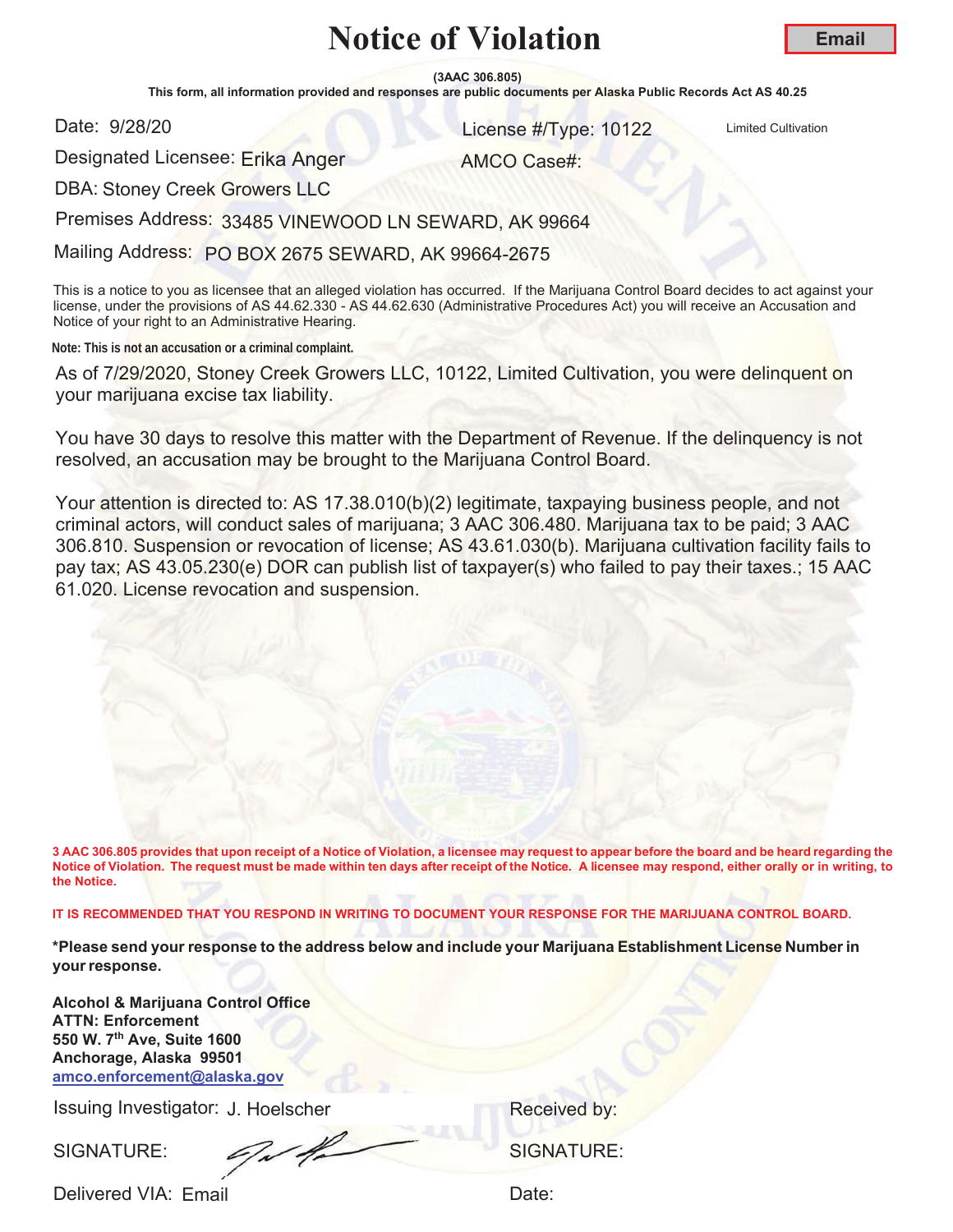**(3AAC 306.805)**

This form, all information provided and responses are public documents per Alaska Public Records Act AS 40.25

Date: 9/28/20

er and the United Standard Cultivation Control of the United Standard Cultivation Cultivation

Designated Licensee: Kelsey J Martinsen AMCO Case#:

DBA: Happy Cannabis

Premises Address: 225 South Front Street Wrangell, AK 99929

Mailing Address: PO Box 110 Wrangell, AK 99929

This is a notice to you as licensee that an alleged violation has occurred. If the Marijuana Control Board decides to act against your license, under the provisions of AS 44.62.330 - AS 44.62.630 (Administrative Procedures Act) you will receive an Accusation and Notice of your right to an Administrative Hearing.

**Note: This is not an accusation or a criminal complaint.**

As of 7/29/2020, Happy Cannabis, 10201, Standard Cultivation, you were delinquent on your marijuana excise tax liability.

You have 30 days to resolve this matter with the Department of Revenue. If the delinquency is not resolved, an accusation may be brought to the Marijuana Control Board.

Your attention is directed to: AS 17.38.010(b)(2) legitimate, taxpaying business people, and not criminal actors, will conduct sales of marijuana; 3 AAC 306.480. Marijuana tax to be paid; 3 AAC 306.810. Suspension or revocation of license; AS 43.61.030(b). Marijuana cultivation facility fails to pay tax; AS 43.05.230(e) DOR can publish list of taxpayer(s) who failed to pay their taxes.; 15 AAC 61.020. License revocation and suspension.

**3 AAC 306.805 provides that upon receipt of a Notice of Violation, a licensee may request to appear before the board and be heard regarding the Notice of Violation. The request must be made within ten days after receipt of the Notice. A licensee may respond, either orally or in writing, to the Notice.** 

**IT IS RECOMMENDED THAT YOU RESPOND IN WRITING TO DOCUMENT YOUR RESPONSE FOR THE MARIJUANA CONTROL BOARD.**

**\*Please send your response to the address below and include your Marijuana Establishment License Number in your response.**

**Alcohol & Marijuana Control Office ATTN: Enforcement 550 W. 7th Ave, Suite 1600 Anchorage, Alaska 99501 amco.enforcement@alaska.gov**

Issuing Investigator: J. Hoelscher **Election Control Control Control Control Control Control Control Control Control Control Control Control Control Control Control Control Control Control Control Control Control Control C** 

SIGNATURE: SIGNATURE: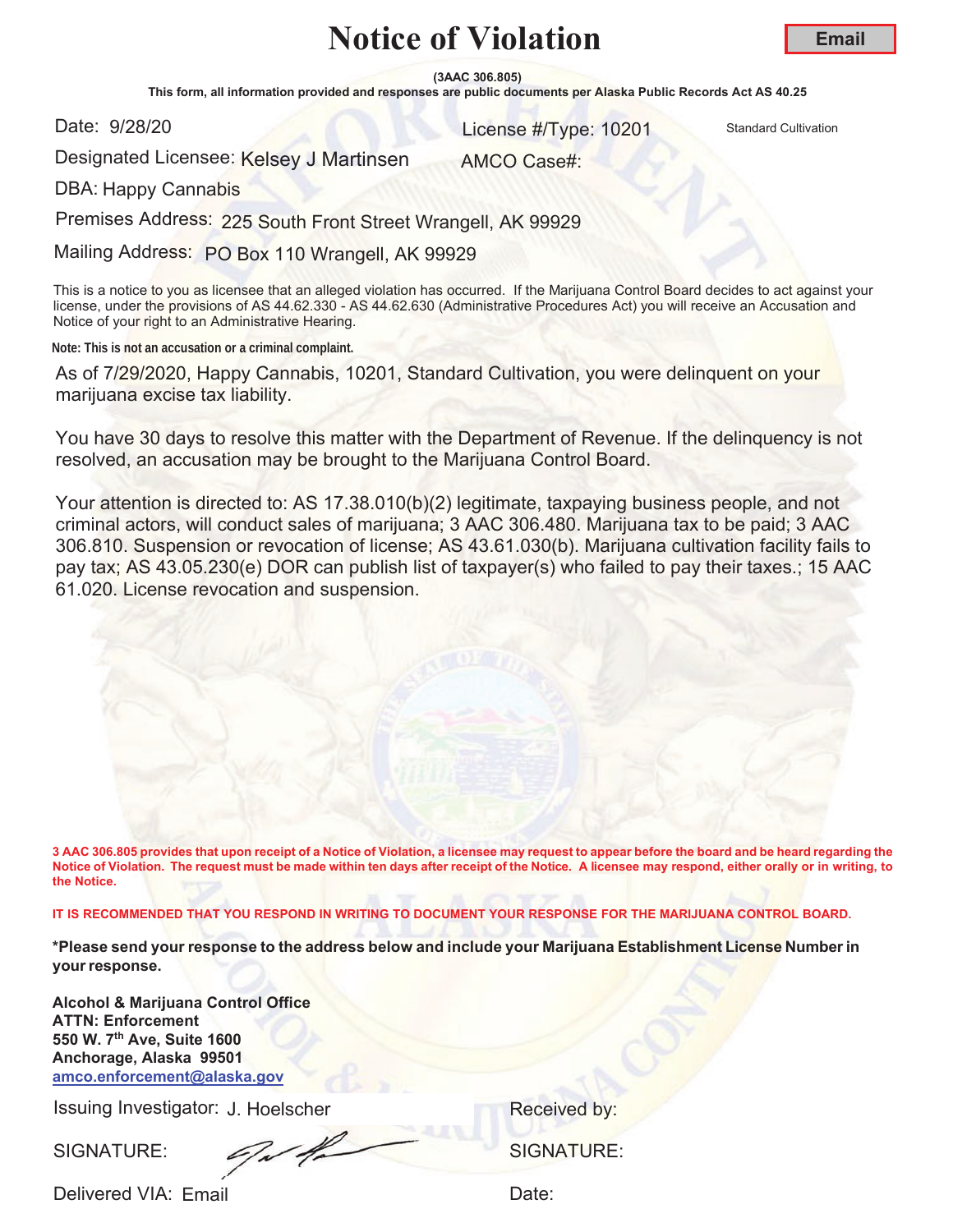**(3AAC 306.805)**

This form, all information provided and responses are public documents per Alaska Public Records Act AS 40.25

Date: 9/28/20

er and the United Standard Cultivation Control of the United Standard Cultivation Cultivation

AMCO Case#:

Designated Licensee: Smadar Warden

DBA: AlaskaSense LLC

Premises Address: 521 W. Tudor Road, Unit 202 Anchorage, AK 99503

Mailing Address: 521 W. Tudor Rd. Anchorage, AK 99503

This is a notice to you as licensee that an alleged violation has occurred. If the Marijuana Control Board decides to act against your license, under the provisions of AS 44.62.330 - AS 44.62.630 (Administrative Procedures Act) you will receive an Accusation and Notice of your right to an Administrative Hearing.

**Note: This is not an accusation or a criminal complaint.**

As of 7/29/2020, AlaskaSense LLC, 10237, Standard Cultivation, you were delinquent on your marijuana excise tax liability.

You have 30 days to resolve this matter with the Department of Revenue. If the delinquency is not resolved, an accusation may be brought to the Marijuana Control Board.

Your attention is directed to: AS 17.38.010(b)(2) legitimate, taxpaying business people, and not criminal actors, will conduct sales of marijuana; 3 AAC 306.480. Marijuana tax to be paid; 3 AAC 306.810. Suspension or revocation of license; AS 43.61.030(b). Marijuana cultivation facility fails to pay tax; AS 43.05.230(e) DOR can publish list of taxpayer(s) who failed to pay their taxes.; 15 AAC 61.020. License revocation and suspension.

**3 AAC 306.805 provides that upon receipt of a Notice of Violation, a licensee may request to appear before the board and be heard regarding the Notice of Violation. The request must be made within ten days after receipt of the Notice. A licensee may respond, either orally or in writing, to the Notice.** 

**IT IS RECOMMENDED THAT YOU RESPOND IN WRITING TO DOCUMENT YOUR RESPONSE FOR THE MARIJUANA CONTROL BOARD.**

**\*Please send your response to the address below and include your Marijuana Establishment License Number in your response.**

**Alcohol & Marijuana Control Office ATTN: Enforcement 550 W. 7th Ave, Suite 1600 Anchorage, Alaska 99501 amco.enforcement@alaska.gov**

Issuing Investigator: J. Hoelscher **Election Control Control Control Control Control Control Control Control Control Control Control Control Control Control Control Control Control Control Control Control Control Control C** 

SIGNATURE: SIGNATURE: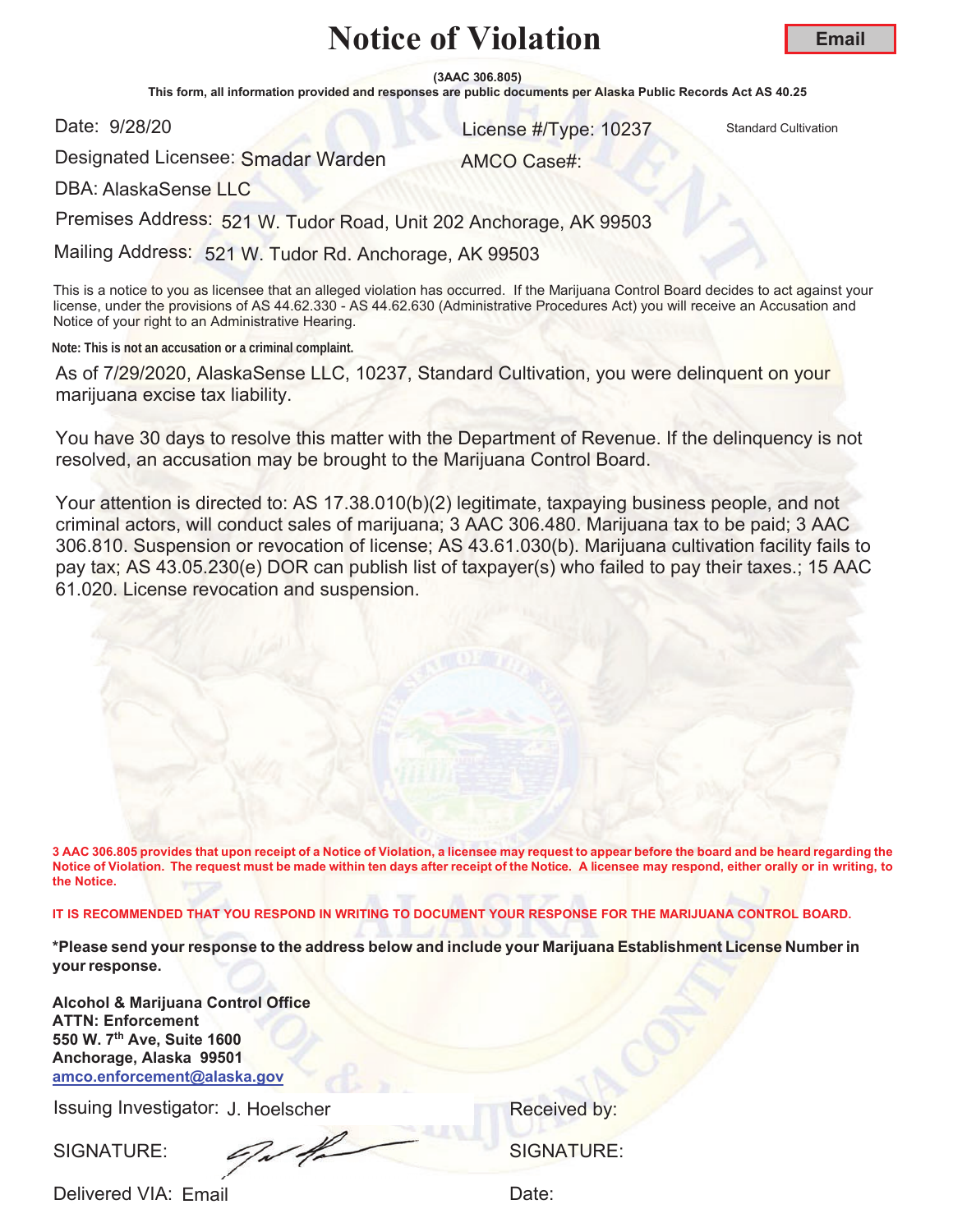**(3AAC 306.805)**

This form, all information provided and responses are public documents per Alaska Public Records Act AS 40.25

Date: 9/28/20

er and the United Standard Cultivation Control of the United Standard Cultivation Cultivation

AMCO Case#:

Designated Licensee: <mark>David Parker</mark>

DBA: Fat Tops LLC

Premises Address: 36380 Murray Lane Soldotna, AK 99669

Mailing Address: PO Box 1462 Sterling, AK 99672

This is a notice to you as licensee that an alleged violation has occurred. If the Marijuana Control Board decides to act against your license, under the provisions of AS 44.62.330 - AS 44.62.630 (Administrative Procedures Act) you will receive an Accusation and Notice of your right to an Administrative Hearing.

**Note: This is not an accusation or a criminal complaint.**

As of 7/29/2020, Fat Tops LLC, 11138, Standard Cultivation, you were delinquent on your marijuana excise tax liability.

You have 30 days to resolve this matter with the Department of Revenue. If the delinquency is not resolved, an accusation may be brought to the Marijuana Control Board.

Your attention is directed to: AS 17.38.010(b)(2) legitimate, taxpaying business people, and not criminal actors, will conduct sales of marijuana; 3 AAC 306.480. Marijuana tax to be paid; 3 AAC 306.810. Suspension or revocation of license; AS 43.61.030(b). Marijuana cultivation facility fails to pay tax; AS 43.05.230(e) DOR can publish list of taxpayer(s) who failed to pay their taxes.; 15 AAC 61.020. License revocation and suspension.

**3 AAC 306.805 provides that upon receipt of a Notice of Violation, a licensee may request to appear before the board and be heard regarding the Notice of Violation. The request must be made within ten days after receipt of the Notice. A licensee may respond, either orally or in writing, to the Notice.** 

**IT IS RECOMMENDED THAT YOU RESPOND IN WRITING TO DOCUMENT YOUR RESPONSE FOR THE MARIJUANA CONTROL BOARD.**

**\*Please send your response to the address below and include your Marijuana Establishment License Number in your response.**

**Alcohol & Marijuana Control Office ATTN: Enforcement 550 W. 7th Ave, Suite 1600 Anchorage, Alaska 99501 amco.enforcement@alaska.gov**

Issuing Investigator: J. Hoelscher **Election Control Control Control Control Control Control Control Control Control Control Control Control Control Control Control Control Control Control Control Control Control Control C** 

SIGNATURE: SIGNATURE: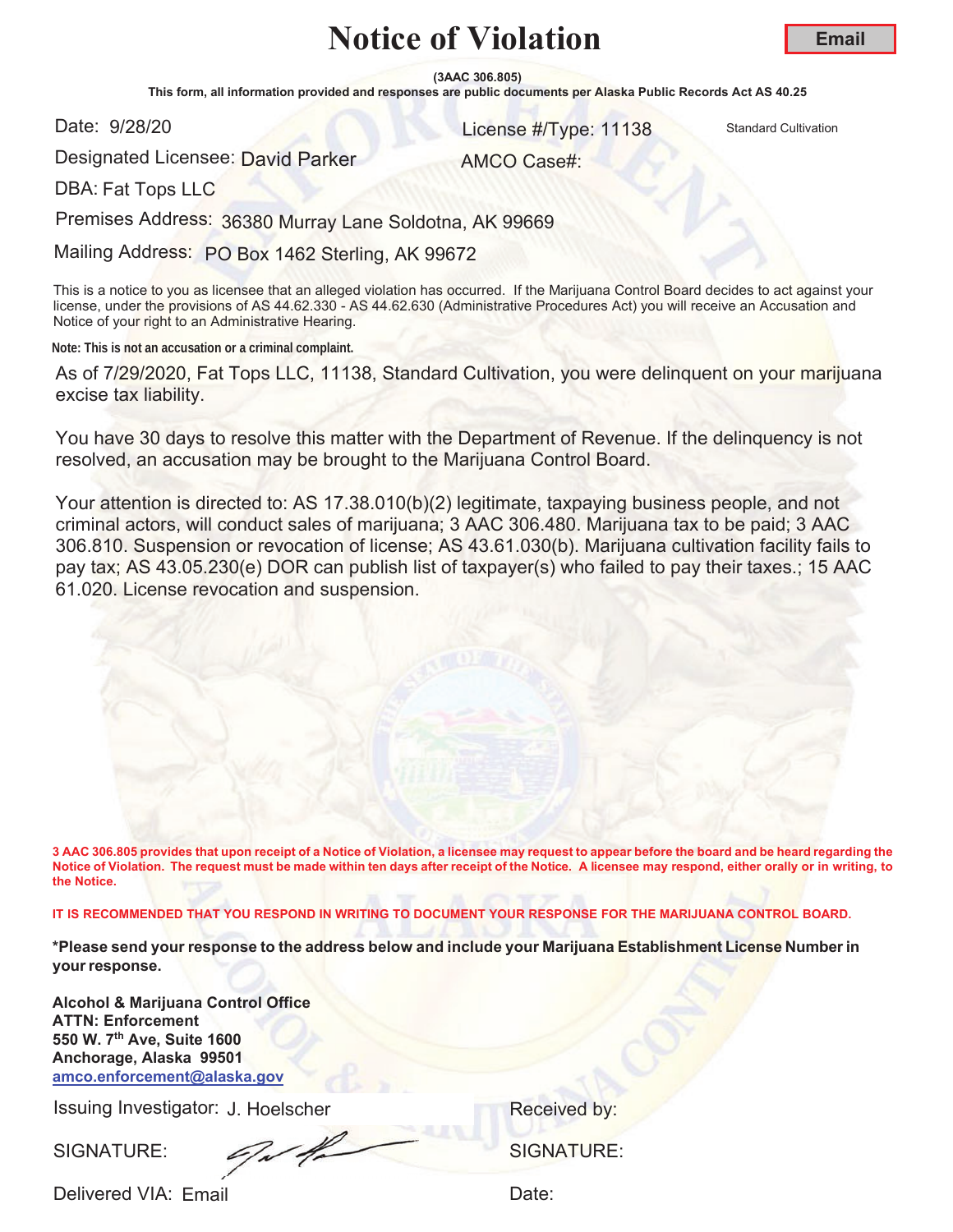**(3AAC 306.805)**

This form, all information provided and responses are public documents per Alaska Public Records Act AS 40.25

Date: 9/28/20

and 28/20 **128/20** 128/20 **128/20** 128/20 **128/20** 128/20 **128/20** 128/20 128/20 128/20 128/20 128/20 129

Designated Licensee: Kenneth Izon

AMCO Case#:

DBA: Kushtopia

Premises Address: 1044 S Old Glenn Hwy Palmer, AK 99645

Mailing Address: 8010 E 32nd Ave. Unit B Anchorage, AK 99504

This is a notice to you as licensee that an alleged violation has occurred. If the Marijuana Control Board decides to act against your license, under the provisions of AS 44.62.330 - AS 44.62.630 (Administrative Procedures Act) you will receive an Accusation and Notice of your right to an Administrative Hearing.

**Note: This is not an accusation or a criminal complaint.**

As of 7/29/2020, Kushtopia, 11611, Standard Cultivation, you were delinquent on your marijuana excise tax liability.

You have 30 days to resolve this matter with the Department of Revenue. If the delinquency is not resolved, an accusation may be brought to the Marijuana Control Board.

Your attention is directed to: AS 17.38.010(b)(2) legitimate, taxpaying business people, and not criminal actors, will conduct sales of marijuana; 3 AAC 306.480. Marijuana tax to be paid; 3 AAC 306.810. Suspension or revocation of license; AS 43.61.030(b). Marijuana cultivation facility fails to pay tax; AS 43.05.230(e) DOR can publish list of taxpayer(s) who failed to pay their taxes.; 15 AAC 61.020. License revocation and suspension.

**3 AAC 306.805 provides that upon receipt of a Notice of Violation, a licensee may request to appear before the board and be heard regarding the Notice of Violation. The request must be made within ten days after receipt of the Notice. A licensee may respond, either orally or in writing, to the Notice.** 

**IT IS RECOMMENDED THAT YOU RESPOND IN WRITING TO DOCUMENT YOUR RESPONSE FOR THE MARIJUANA CONTROL BOARD.**

**\*Please send your response to the address below and include your Marijuana Establishment License Number in your response.**

**Alcohol & Marijuana Control Office ATTN: Enforcement 550 W. 7th Ave, Suite 1600 Anchorage, Alaska 99501 amco.enforcement@alaska.gov**

Issuing Investigator: J. Hoelscher **Election Control Control Control Control Control Control Control Control Control Control Control Control Control Control Control Control Control Control Control Control Control Control C** 

SIGNATURE: SIGNATURE: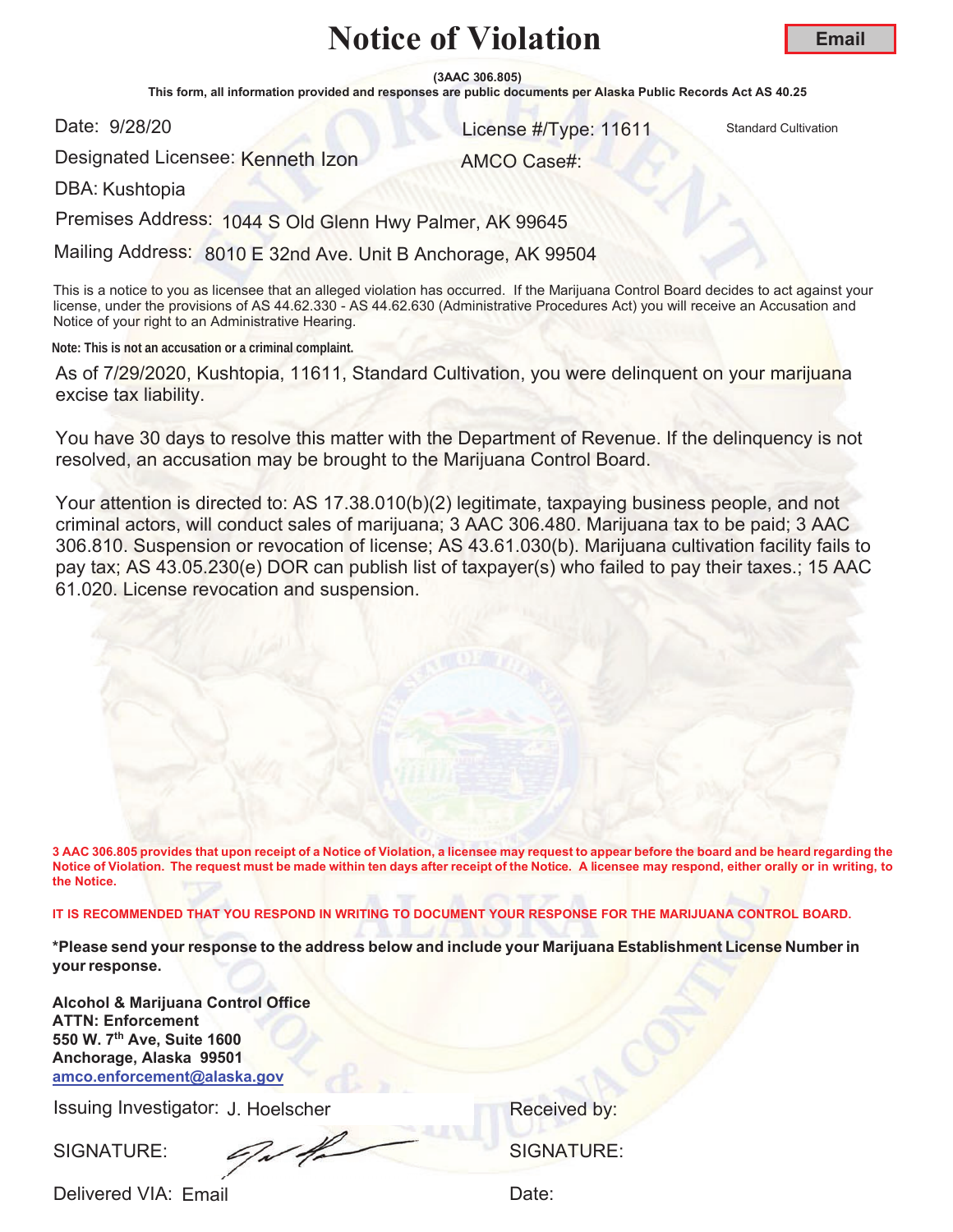**(3AAC 306.805)**

This form, all information provided and responses are public documents per Alaska Public Records Act AS 40.25

Date: 9/28/20

er and the United Standard Cultivation Control of the United Standard Cultivation Cultivation

Designated Licensee: Mike Keiser

AMCO Case#:

DBA: Last Frontier Joint Operations LLC

Premises Address: 7180 Revilla Rd Suite 101 Ketchikan, AK 99901

Mailing Address: 7180 Revilla Rd Suite 101 Ketchikan, AK 99901

This is a notice to you as licensee that an alleged violation has occurred. If the Marijuana Control Board decides to act against your license, under the provisions of AS 44.62.330 - AS 44.62.630 (Administrative Procedures Act) you will receive an Accusation and Notice of your right to an Administrative Hearing.

**Note: This is not an accusation or a criminal complaint.**

As of 7/29/2020, Last Frontier Joint Operations LLC, 11957, Standard Cultivation, you were delinquent on your marijuana excise tax liability.

You have 30 days to resolve this matter with the Department of Revenue. If the delinquency is not resolved, an accusation may be brought to the Marijuana Control Board.

Your attention is directed to: AS 17.38.010(b)(2) legitimate, taxpaying business people, and not criminal actors, will conduct sales of marijuana; 3 AAC 306.480. Marijuana tax to be paid; 3 AAC 306.810. Suspension or revocation of license; AS 43.61.030(b). Marijuana cultivation facility fails to pay tax; AS 43.05.230(e) DOR can publish list of taxpayer(s) who failed to pay their taxes.; 15 AAC 61.020. License revocation and suspension.

**3 AAC 306.805 provides that upon receipt of a Notice of Violation, a licensee may request to appear before the board and be heard regarding the Notice of Violation. The request must be made within ten days after receipt of the Notice. A licensee may respond, either orally or in writing, to the Notice.** 

**IT IS RECOMMENDED THAT YOU RESPOND IN WRITING TO DOCUMENT YOUR RESPONSE FOR THE MARIJUANA CONTROL BOARD.**

**\*Please send your response to the address below and include your Marijuana Establishment License Number in your response.**

**Alcohol & Marijuana Control Office ATTN: Enforcement 550 W. 7th Ave, Suite 1600 Anchorage, Alaska 99501 amco.enforcement@alaska.gov**

Issuing Investigator: J. Hoelscher **Election Control Control Control Control Control Control Control Control Control Control Control Control Control Control Control Control Control Control Control Control Control Control C** 

SIGNATURE: SIGNATURE: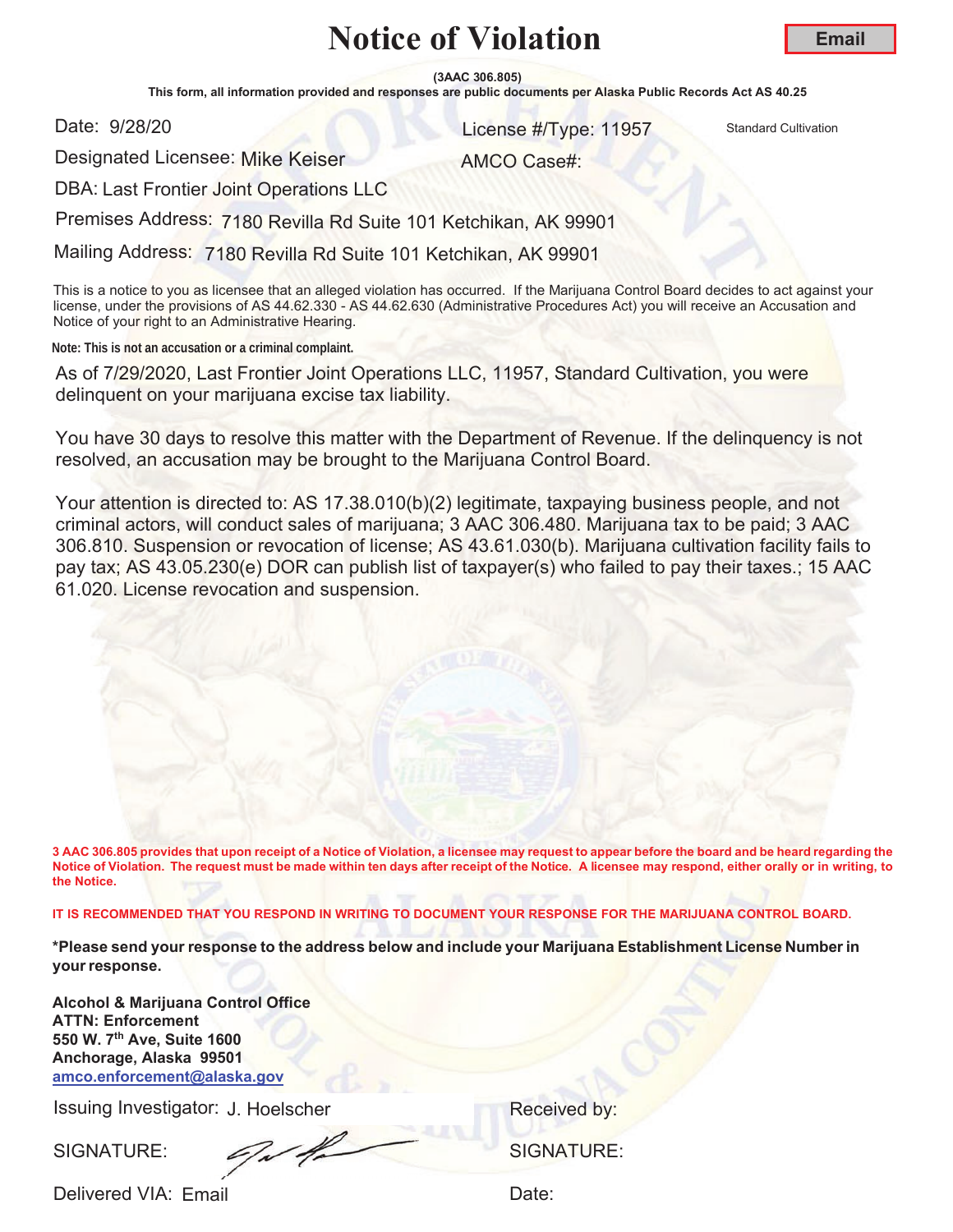**(3AAC 306.805)**

This form, all information provided and responses are public documents per Alaska Public Records Act AS 40.25

Date: 9/28/20

and 28/20 **128/20** 12173 Standard Cultivation

AMCO Case#:

Designated Licensee: Jesse Hoyt

DBA: Northern Lights Cultivation 2

Premises Address: 4705 N Tongass Hwy Apt 1 Ketchikan, AK 99901

Mailing Address: PO Box 7501 Ketchikan, AK 99901

This is a notice to you as licensee that an alleged violation has occurred. If the Marijuana Control Board decides to act against your license, under the provisions of AS 44.62.330 - AS 44.62.630 (Administrative Procedures Act) you will receive an Accusation and Notice of your right to an Administrative Hearing.

**Note: This is not an accusation or a criminal complaint.**

As of 7/29/2020, Northern Lights Cultivation 2, 12173, Limited Cultivation, you were delinquent on your marijuana excise tax liability.

You have 30 days to resolve this matter with the Department of Revenue. If the delinquency is not resolved, an accusation may be brought to the Marijuana Control Board.

Your attention is directed to: AS 17.38.010(b)(2) legitimate, taxpaying business people, and not criminal actors, will conduct sales of marijuana; 3 AAC 306.480. Marijuana tax to be paid; 3 AAC 306.810. Suspension or revocation of license; AS 43.61.030(b). Marijuana cultivation facility fails to pay tax; AS 43.05.230(e) DOR can publish list of taxpayer(s) who failed to pay their taxes.; 15 AAC 61.020. License revocation and suspension.

**3 AAC 306.805 provides that upon receipt of a Notice of Violation, a licensee may request to appear before the board and be heard regarding the Notice of Violation. The request must be made within ten days after receipt of the Notice. A licensee may respond, either orally or in writing, to the Notice.** 

**IT IS RECOMMENDED THAT YOU RESPOND IN WRITING TO DOCUMENT YOUR RESPONSE FOR THE MARIJUANA CONTROL BOARD.**

**\*Please send your response to the address below and include your Marijuana Establishment License Number in your response.**

**Alcohol & Marijuana Control Office ATTN: Enforcement 550 W. 7th Ave, Suite 1600 Anchorage, Alaska 99501 amco.enforcement@alaska.gov**

Issuing Investigator: J. Hoelscher **Election Control Control Control Control Control Control Control Control Control Control Control Control Control Control Control Control Control Control Control Control Control Control C** 

SIGNATURE: SIGNATURE: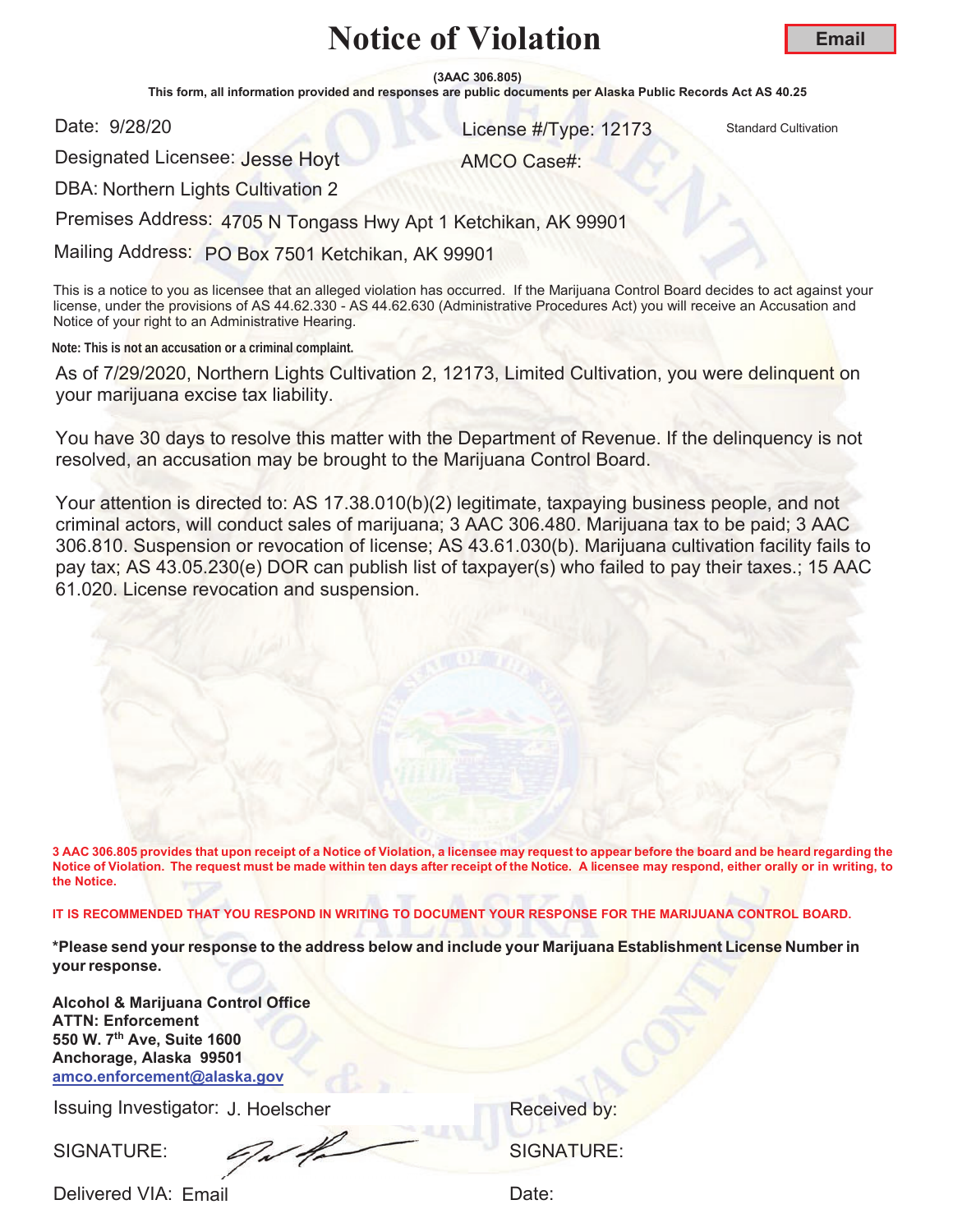**(3AAC 306.805)**

This form, all information provided and responses are public documents per Alaska Public Records Act AS 40.25

Date: 9/28/20

er and the United Standard Cultivation Control of the United Standard Cultivation Cultivation

AMCO Case#:

Designated Licensee: <mark>Daniel Stewart</mark>

DBA: Frisson Farms LLC

Premises Address: 5060 Haystack Drive Fairbanks, AK 99712

Mailing Address: 5060 Haystack Drive Fairbanks, AK 99712

This is a notice to you as licensee that an alleged violation has occurred. If the Marijuana Control Board decides to act against your license, under the provisions of AS 44.62.330 - AS 44.62.630 (Administrative Procedures Act) you will receive an Accusation and Notice of your right to an Administrative Hearing.

**Note: This is not an accusation or a criminal complaint.**

As of 7/29/2020, Frisson Farms LLC, 12616, Standard Cultivation, you were delinquent on your marijuana excise tax liability.

You have 30 days to resolve this matter with the Department of Revenue. If the delinquency is not resolved, an accusation may be brought to the Marijuana Control Board.

Your attention is directed to: AS 17.38.010(b)(2) legitimate, taxpaying business people, and not criminal actors, will conduct sales of marijuana; 3 AAC 306.480. Marijuana tax to be paid; 3 AAC 306.810. Suspension or revocation of license; AS 43.61.030(b). Marijuana cultivation facility fails to pay tax; AS 43.05.230(e) DOR can publish list of taxpayer(s) who failed to pay their taxes.; 15 AAC 61.020. License revocation and suspension.

**3 AAC 306.805 provides that upon receipt of a Notice of Violation, a licensee may request to appear before the board and be heard regarding the Notice of Violation. The request must be made within ten days after receipt of the Notice. A licensee may respond, either orally or in writing, to the Notice.** 

**IT IS RECOMMENDED THAT YOU RESPOND IN WRITING TO DOCUMENT YOUR RESPONSE FOR THE MARIJUANA CONTROL BOARD.**

**\*Please send your response to the address below and include your Marijuana Establishment License Number in your response.**

**Alcohol & Marijuana Control Office ATTN: Enforcement 550 W. 7th Ave, Suite 1600 Anchorage, Alaska 99501 amco.enforcement@alaska.gov**

Issuing Investigator: J. Hoelscher **Election Control Control Control Control Control Control Control Control Control Control Control Control Control Control Control Control Control Control Control Control Control Control C** 

SIGNATURE: SIGNATURE: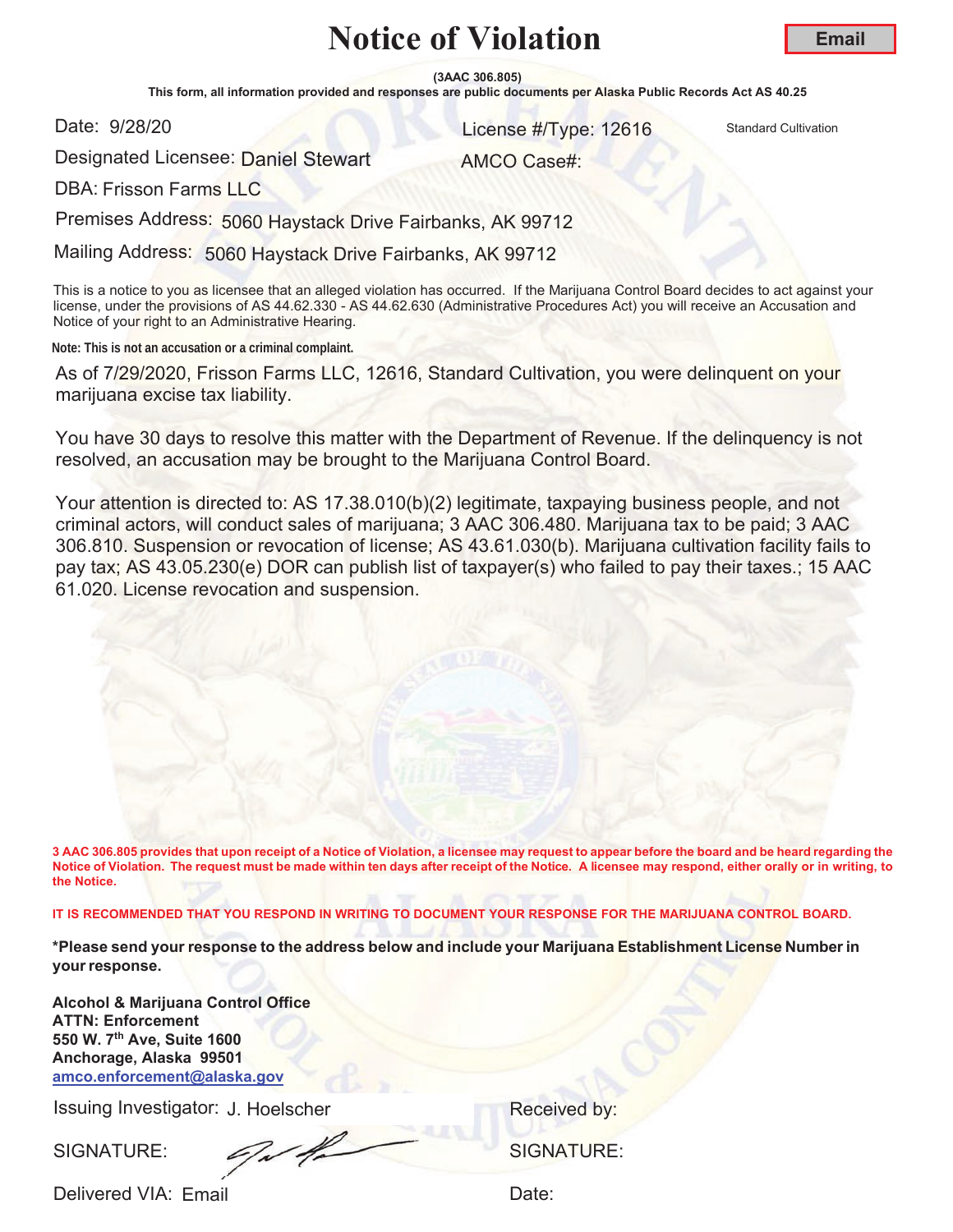**(3AAC 306.805)**

This form, all information provided and responses are public documents per Alaska Public Records Act AS 40.25

Date: 9/28/20

and 28/20 **128/20 License #Type: 12833** Standard Cultivation

AMCO Case#:

**Email**

Designated Licensee: Janiese Stevens

DBA: Alaska Loven It, LLC

Premises Address: 2908 Kachemak Drive Homer, AK 99603

Mailing Address: PO Box 1571 Homer, AK 99603

This is a notice to you as licensee that an alleged violation has occurred. If the Marijuana Control Board decides to act against your license, under the provisions of AS 44.62.330 - AS 44.62.630 (Administrative Procedures Act) you will receive an Accusation and Notice of your right to an Administrative Hearing.

**Note: This is not an accusation or a criminal complaint.**

As of 7/29/2020, Alaska Loven It LLC, 12833, Standard Cultivation, you were delinquent on your marijuana excise tax liability.

You have 30 days to resolve this matter with the Department of Revenue. If the delinquency is not resolved, an accusation may be brought to the Marijuana Control Board.

Your attention is directed to: AS 17.38.010(b)(2) legitimate, taxpaying business people, and not criminal actors, will conduct sales of marijuana; 3 AAC 306.480. Marijuana tax to be paid; 3 AAC 306.810. Suspension or revocation of license; AS 43.61.030(b). Marijuana cultivation facility fails to pay tax; AS 43.05.230(e) DOR can publish list of taxpayer(s) who failed to pay their taxes.; 15 AAC 61.020. License revocation and suspension.

**3 AAC 306.805 provides that upon receipt of a Notice of Violation, a licensee may request to appear before the board and be heard regarding the Notice of Violation. The request must be made within ten days after receipt of the Notice. A licensee may respond, either orally or in writing, to the Notice.** 

**IT IS RECOMMENDED THAT YOU RESPOND IN WRITING TO DOCUMENT YOUR RESPONSE FOR THE MARIJUANA CONTROL BOARD.**

**\*Please send your response to the address below and include your Marijuana Establishment License Number in your response.**

**Alcohol & Marijuana Control Office ATTN: Enforcement 550 W. 7th Ave, Suite 1600 Anchorage, Alaska 99501 amco.enforcement@alaska.gov**

Issuing Investigator: J. Hoelscher **Election Control Control Control Control Control Control Control Control Control Control Control Control Control Control Control Control Control Control Control Control Control Control C** 

SIGNATURE: SIGNATURE: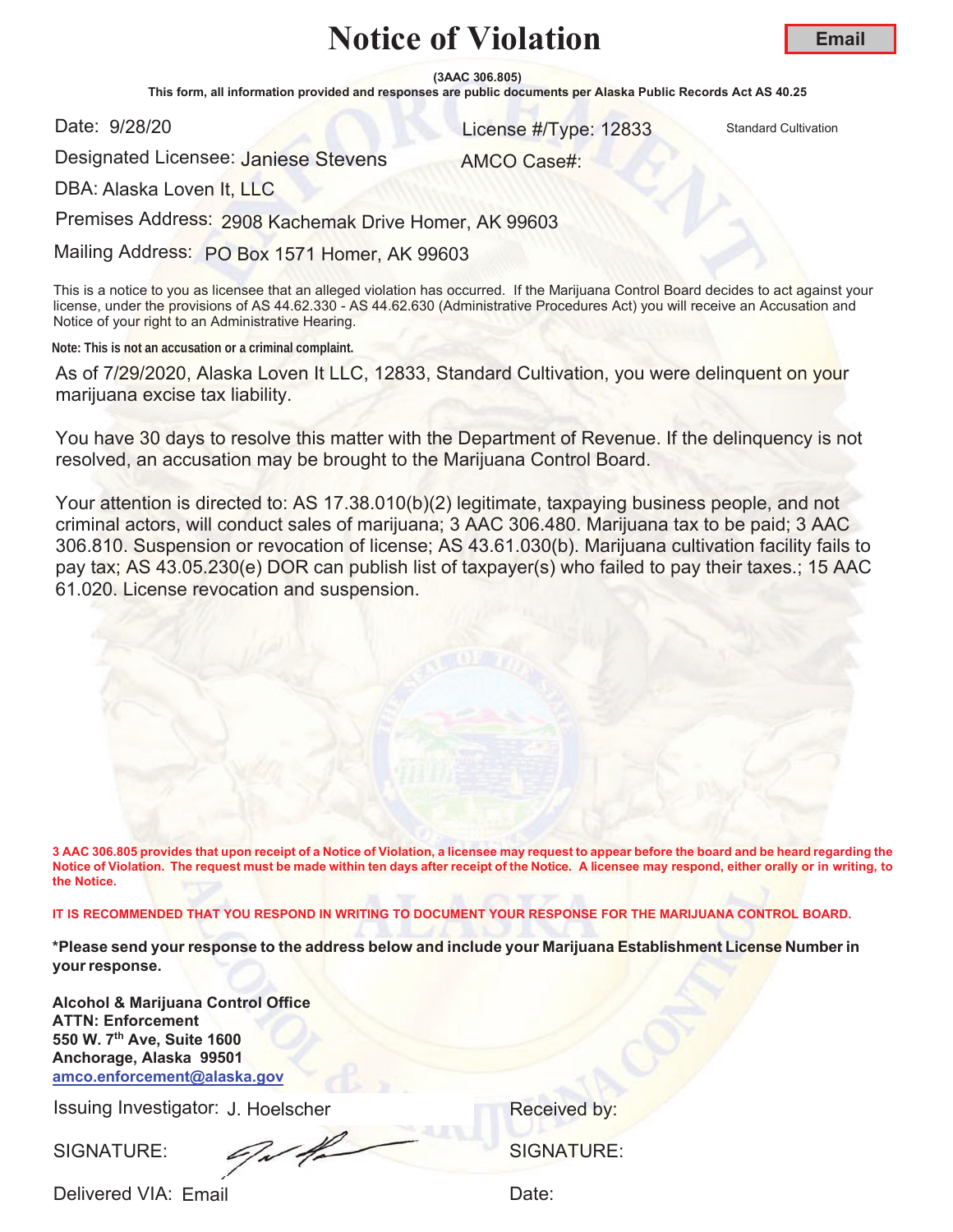**(3AAC 306.805)**

This form, all information provided and responses are public documents per Alaska Public Records Act AS 40.25

Date: 9/28/20

er and the United Cultivation Control of the United Cultivation Control of the United Cultivation

Designated Licensee: <mark>Jared Drinkwater</mark>

AMCO Case#:

DBA: Blueberry Hill LLC

Premises Address: 6990 S. Yohn Bay Pl. Wasilla, AK 99623

Mailing Address: P.O Box 873581 Wasilla, AK 99687

This is a notice to you as licensee that an alleged violation has occurred. If the Marijuana Control Board decides to act against your license, under the provisions of AS 44.62.330 - AS 44.62.630 (Administrative Procedures Act) you will receive an Accusation and Notice of your right to an Administrative Hearing.

**Note: This is not an accusation or a criminal complaint.**

As of 7/29/2020, Blueberry Hill LLC, 12919, Limited Cultivation, you were delinquent on your marijuana excise tax liability.

You have 30 days to resolve this matter with the Department of Revenue. If the delinquency is not resolved, an accusation may be brought to the Marijuana Control Board.

Your attention is directed to: AS 17.38.010(b)(2) legitimate, taxpaying business people, and not criminal actors, will conduct sales of marijuana; 3 AAC 306.480. Marijuana tax to be paid; 3 AAC 306.810. Suspension or revocation of license; AS 43.61.030(b). Marijuana cultivation facility fails to pay tax; AS 43.05.230(e) DOR can publish list of taxpayer(s) who failed to pay their taxes.; 15 AAC 61.020. License revocation and suspension.

**3 AAC 306.805 provides that upon receipt of a Notice of Violation, a licensee may request to appear before the board and be heard regarding the Notice of Violation. The request must be made within ten days after receipt of the Notice. A licensee may respond, either orally or in writing, to the Notice.** 

**IT IS RECOMMENDED THAT YOU RESPOND IN WRITING TO DOCUMENT YOUR RESPONSE FOR THE MARIJUANA CONTROL BOARD.**

**\*Please send your response to the address below and include your Marijuana Establishment License Number in your response.**

**Alcohol & Marijuana Control Office ATTN: Enforcement 550 W. 7th Ave, Suite 1600 Anchorage, Alaska 99501 amco.enforcement@alaska.gov**

Issuing Investigator: J. Hoelscher **Election Control Control Control Control Control Control Control Control Control Control Control Control Control Control Control Control Control Control Control Control Control Control C** 

SIGNATURE: SIGNATURE: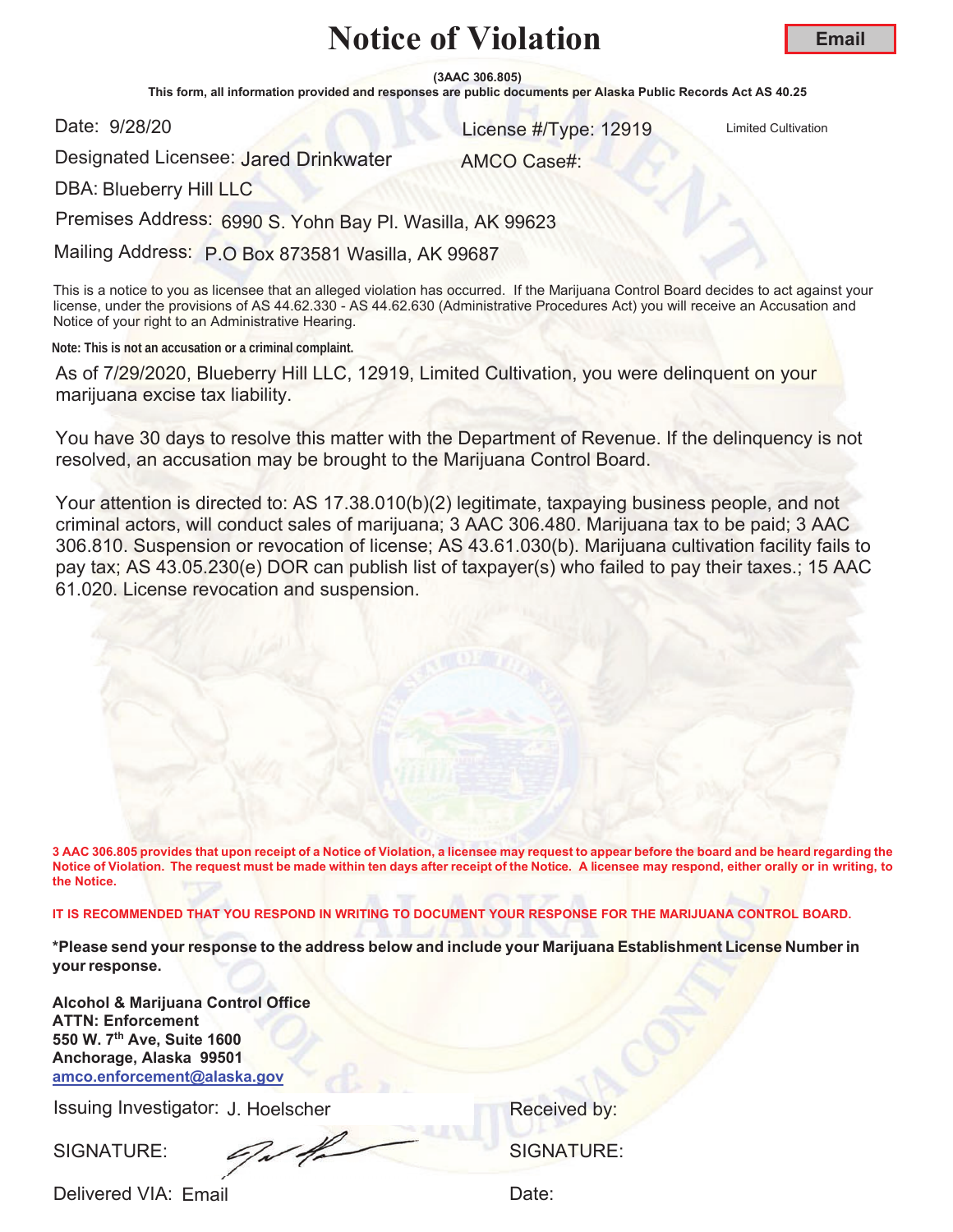**(3AAC 306.805)**

This form, all information provided and responses are public documents per Alaska Public Records Act AS 40.25

Date: 9/28/20

and 28/20 **13221** Standard Cultivation

Designated Licensee: Norvin Perez

AMCO Case#:

DBA: Green Valley Enterprises

Premises Address: 8505 Old Dairy Road Suite 2 Juneau, AK 99801

Mailing Address: 10672 Kenai Spur Highway 112 PMB 908 Kenai, AK 99611

This is a notice to you as licensee that an alleged violation has occurred. If the Marijuana Control Board decides to act against your license, under the provisions of AS 44.62.330 - AS 44.62.630 (Administrative Procedures Act) you will receive an Accusation and Notice of your right to an Administrative Hearing.

**Note: This is not an accusation or a criminal complaint.**

As of 7/29/2020, Green Valley Enterprises, 13221, Standard Cultivation, you were delinquent on your marijuana excise tax liability.

You have 30 days to resolve this matter with the Department of Revenue. If the delinquency is not resolved, an accusation may be brought to the Marijuana Control Board.

Your attention is directed to: AS 17.38.010(b)(2) legitimate, taxpaying business people, and not criminal actors, will conduct sales of marijuana; 3 AAC 306.480. Marijuana tax to be paid; 3 AAC 306.810. Suspension or revocation of license; AS 43.61.030(b). Marijuana cultivation facility fails to pay tax; AS 43.05.230(e) DOR can publish list of taxpayer(s) who failed to pay their taxes.; 15 AAC 61.020. License revocation and suspension.

**3 AAC 306.805 provides that upon receipt of a Notice of Violation, a licensee may request to appear before the board and be heard regarding the Notice of Violation. The request must be made within ten days after receipt of the Notice. A licensee may respond, either orally or in writing, to the Notice.** 

**IT IS RECOMMENDED THAT YOU RESPOND IN WRITING TO DOCUMENT YOUR RESPONSE FOR THE MARIJUANA CONTROL BOARD.**

**\*Please send your response to the address below and include your Marijuana Establishment License Number in your response.**

**Alcohol & Marijuana Control Office ATTN: Enforcement 550 W. 7th Ave, Suite 1600 Anchorage, Alaska 99501 amco.enforcement@alaska.gov**

Issuing Investigator: J. Hoelscher **Election Control Control Control Control Control Control Control Control Control Control Control Control Control Control Control Control Control Control Control Control Control Control C** 

SIGNATURE: SIGNATURE: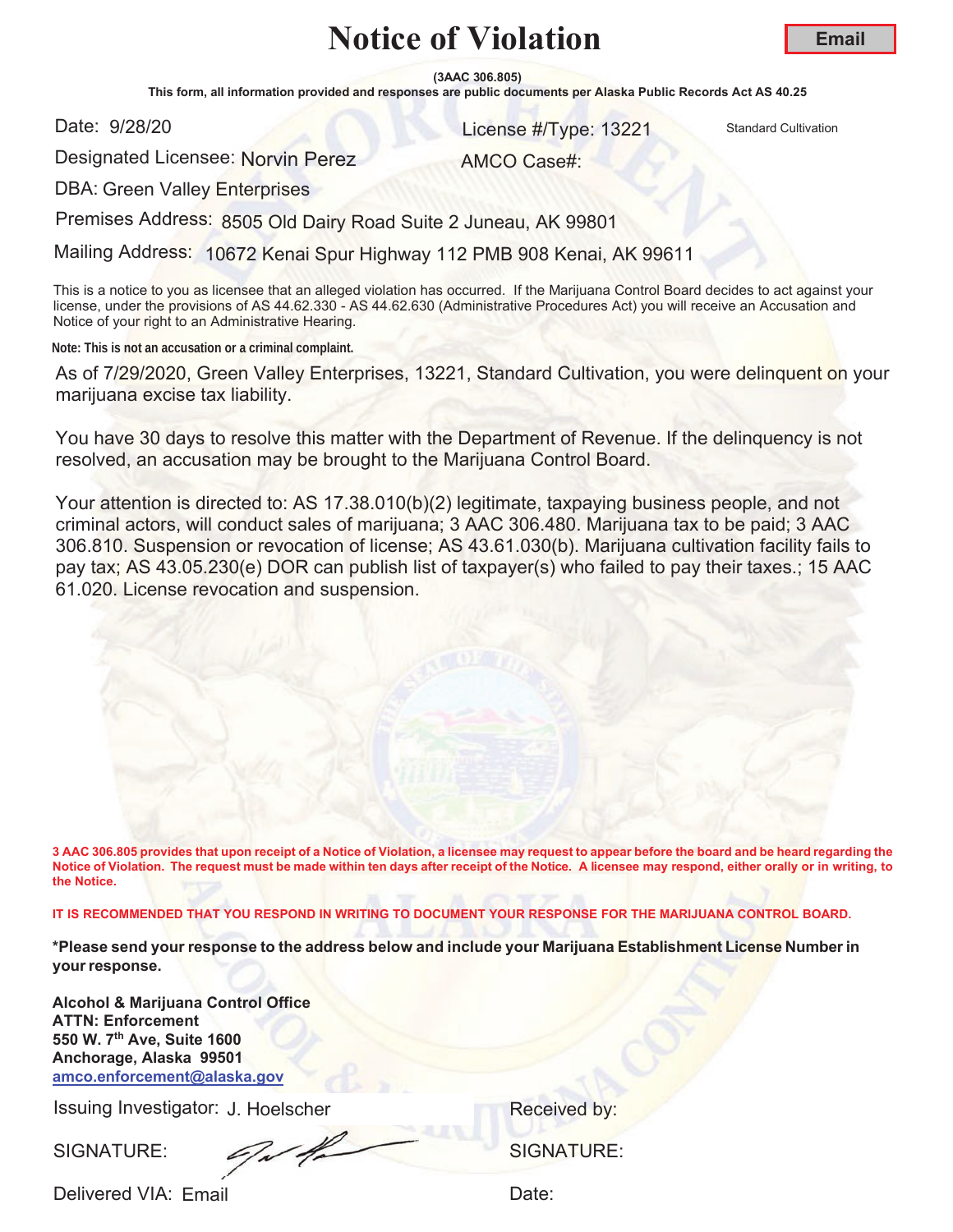**(3AAC 306.805)**

This form, all information provided and responses are public documents per Alaska Public Records Act AS 40.25

Date: 9/28/20

and 28/20 **13374** Standard Cultivation Cultivation

AMCO Case#:

**Email**

Designated Licensee: Craig Reich Jr.

DBA: Knik Glacier Gardens

Premises Address: 25930 E. Knik River Rd Palmer, AK 99645

Mailing Address: PO Box 4354 Palmer, AK 99645

This is a notice to you as licensee that an alleged violation has occurred. If the Marijuana Control Board decides to act against your license, under the provisions of AS 44.62.330 - AS 44.62.630 (Administrative Procedures Act) you will receive an Accusation and Notice of your right to an Administrative Hearing.

**Note: This is not an accusation or a criminal complaint.**

As of 7/29/2020, Knik Glacier Gardens, 13374, Standard Cultivation, you were delinquent on your marijuana excise tax liability.

You have 30 days to resolve this matter with the Department of Revenue. If the delinquency is not resolved, an accusation may be brought to the Marijuana Control Board.

Your attention is directed to: AS 17.38.010(b)(2) legitimate, taxpaying business people, and not criminal actors, will conduct sales of marijuana; 3 AAC 306.480. Marijuana tax to be paid; 3 AAC 306.810. Suspension or revocation of license; AS 43.61.030(b). Marijuana cultivation facility fails to pay tax; AS 43.05.230(e) DOR can publish list of taxpayer(s) who failed to pay their taxes.; 15 AAC 61.020. License revocation and suspension.

**3 AAC 306.805 provides that upon receipt of a Notice of Violation, a licensee may request to appear before the board and be heard regarding the Notice of Violation. The request must be made within ten days after receipt of the Notice. A licensee may respond, either orally or in writing, to the Notice.** 

**IT IS RECOMMENDED THAT YOU RESPOND IN WRITING TO DOCUMENT YOUR RESPONSE FOR THE MARIJUANA CONTROL BOARD.**

**\*Please send your response to the address below and include your Marijuana Establishment License Number in your response.**

**Alcohol & Marijuana Control Office ATTN: Enforcement 550 W. 7th Ave, Suite 1600 Anchorage, Alaska 99501 amco.enforcement@alaska.gov**

Issuing Investigator: J. Hoelscher **Election Control Control Control Control Control Control Control Control Control Control Control Control Control Control Control Control Control Control Control Control Control Control C** 

SIGNATURE: SIGNATURE: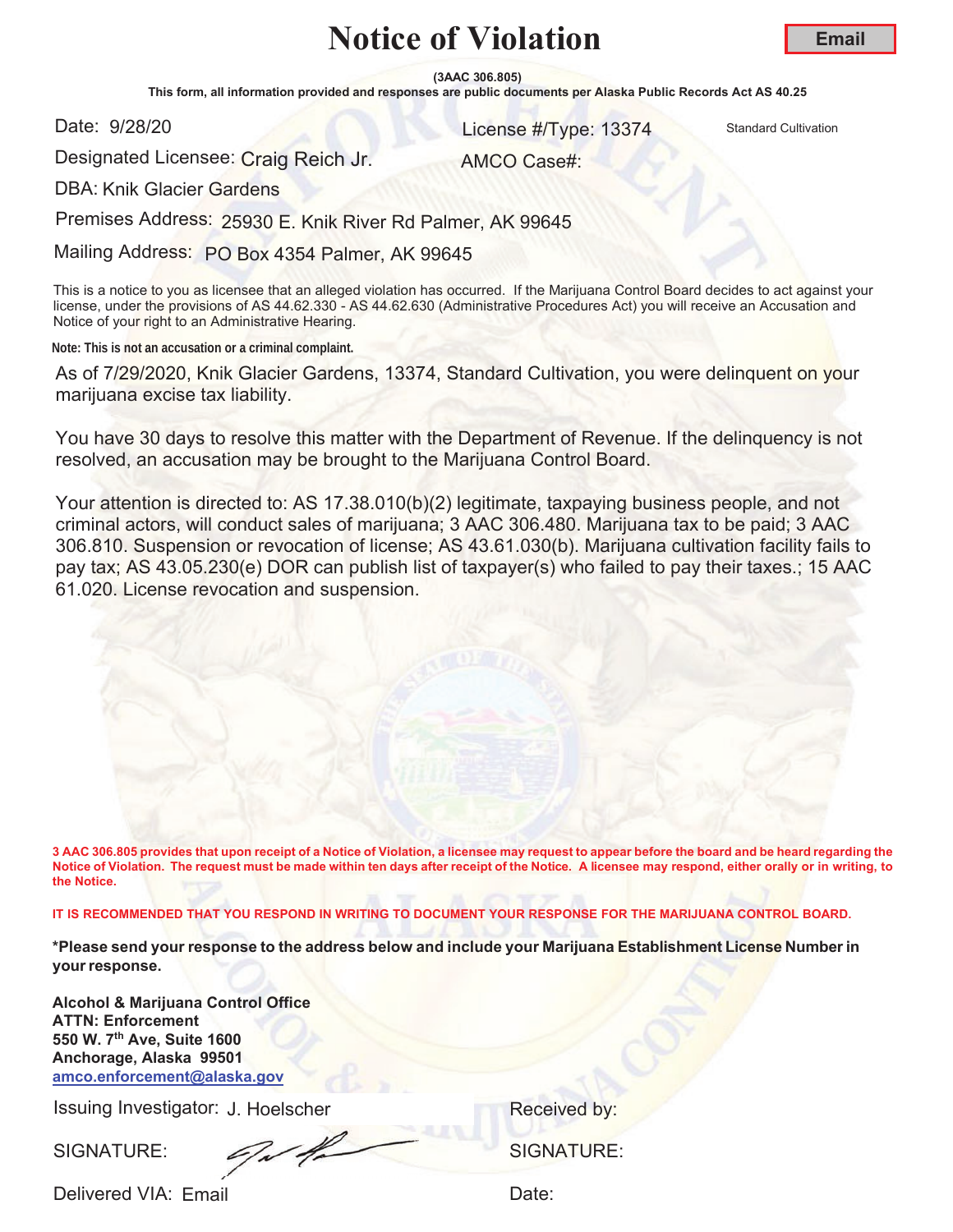**(3AAC 306.805)**

This form, all information provided and responses are public documents per Alaska Public Records Act AS 40.25

Date: 9/28/20

er and the United Standard Cultivation Control of the United Standard Cultivation Cultivation

Designated Licensee: <mark>Kerby Coman</mark>

AMCO Case#:

DBA: Alaska Frontier Cannabis LLC

Premises Address: 6570 W Trevett Circle Suite C Wasilla, AK 99623

Mailing Address: 189 E Nelson Ave #255 Wasilla, AK 99654

This is a notice to you as licensee that an alleged violation has occurred. If the Marijuana Control Board decides to act against your license, under the provisions of AS 44.62.330 - AS 44.62.630 (Administrative Procedures Act) you will receive an Accusation and Notice of your right to an Administrative Hearing.

**Note: This is not an accusation or a criminal complaint.**

As of 7/29/2020, Alaska Frontier Cannabis, 14396, Standard Cultivation, you were delinquent on your marijuana excise tax liability.

You have 30 days to resolve this matter with the Department of Revenue. If the delinquency is not resolved, an accusation may be brought to the Marijuana Control Board.

Your attention is directed to: AS 17.38.010(b)(2) legitimate, taxpaying business people, and not criminal actors, will conduct sales of marijuana; 3 AAC 306.480. Marijuana tax to be paid; 3 AAC 306.810. Suspension or revocation of license; AS 43.61.030(b). Marijuana cultivation facility fails to pay tax; AS 43.05.230(e) DOR can publish list of taxpayer(s) who failed to pay their taxes.; 15 AAC 61.020. License revocation and suspension.

**3 AAC 306.805 provides that upon receipt of a Notice of Violation, a licensee may request to appear before the board and be heard regarding the Notice of Violation. The request must be made within ten days after receipt of the Notice. A licensee may respond, either orally or in writing, to the Notice.** 

**IT IS RECOMMENDED THAT YOU RESPOND IN WRITING TO DOCUMENT YOUR RESPONSE FOR THE MARIJUANA CONTROL BOARD.**

**\*Please send your response to the address below and include your Marijuana Establishment License Number in your response.**

**Alcohol & Marijuana Control Office ATTN: Enforcement 550 W. 7th Ave, Suite 1600 Anchorage, Alaska 99501 amco.enforcement@alaska.gov**

Issuing Investigator: J. Hoelscher **Election Control Control Control Control Control Control Control Control Control Control Control Control Control Control Control Control Control Control Control Control Control Control C** 

SIGNATURE: SIGNATURE:

Delivered VIA: Email and the control of the Date:

**Email**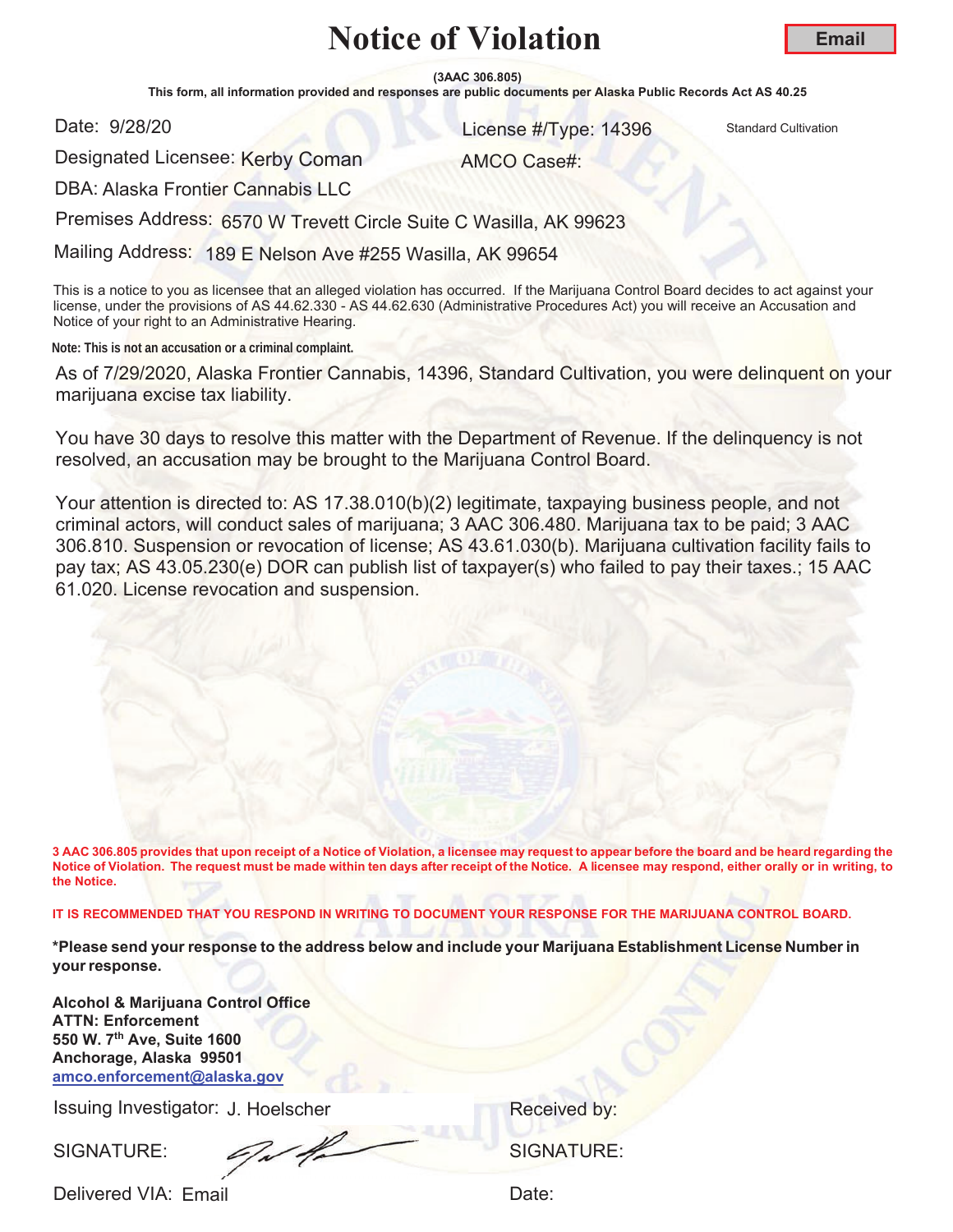**(3AAC 306.805)**

This form, all information provided and responses are public documents per Alaska Public Records Act AS 40.25

Date: 9/28/20

er and the United Cultivation Control of the United Cultivation Control of the United Cultivation

Designated Licensee: <mark>Robert Gardner</mark>

AMCO Case#:

DBA: Field's of Green LLC

Premises Address: 23550 E. Hillcrest Way Talkeetna, AK 99676

Mailing Address: 4233 Upper Kogru Drive Eagle River, AK 99577

This is a notice to you as licensee that an alleged violation has occurred. If the Marijuana Control Board decides to act against your license, under the provisions of AS 44.62.330 - AS 44.62.630 (Administrative Procedures Act) you will receive an Accusation and Notice of your right to an Administrative Hearing.

**Note: This is not an accusation or a criminal complaint.**

As of 7/29/2020, Field's of Green LLC, 14800, Limited Cultivation, you were delinquent on your marijuana excise tax liability.

You have 30 days to resolve this matter with the Department of Revenue. If the delinquency is not resolved, an accusation may be brought to the Marijuana Control Board.

Your attention is directed to: AS 17.38.010(b)(2) legitimate, taxpaying business people, and not criminal actors, will conduct sales of marijuana; 3 AAC 306.480. Marijuana tax to be paid; 3 AAC 306.810. Suspension or revocation of license; AS 43.61.030(b). Marijuana cultivation facility fails to pay tax; AS 43.05.230(e) DOR can publish list of taxpayer(s) who failed to pay their taxes.; 15 AAC 61.020. License revocation and suspension.

**3 AAC 306.805 provides that upon receipt of a Notice of Violation, a licensee may request to appear before the board and be heard regarding the Notice of Violation. The request must be made within ten days after receipt of the Notice. A licensee may respond, either orally or in writing, to the Notice.** 

**IT IS RECOMMENDED THAT YOU RESPOND IN WRITING TO DOCUMENT YOUR RESPONSE FOR THE MARIJUANA CONTROL BOARD.**

**\*Please send your response to the address below and include your Marijuana Establishment License Number in your response.**

**Alcohol & Marijuana Control Office ATTN: Enforcement 550 W. 7th Ave, Suite 1600 Anchorage, Alaska 99501 amco.enforcement@alaska.gov**

Issuing Investigator: J. Hoelscher **Election Control Control Control Control Control Control Control Control Control Control Control Control Control Control Control Control Control Control Control Control Control Control C** 

SIGNATURE: SIGNATURE:

Delivered VIA: Email and the control of the Date:

**Email**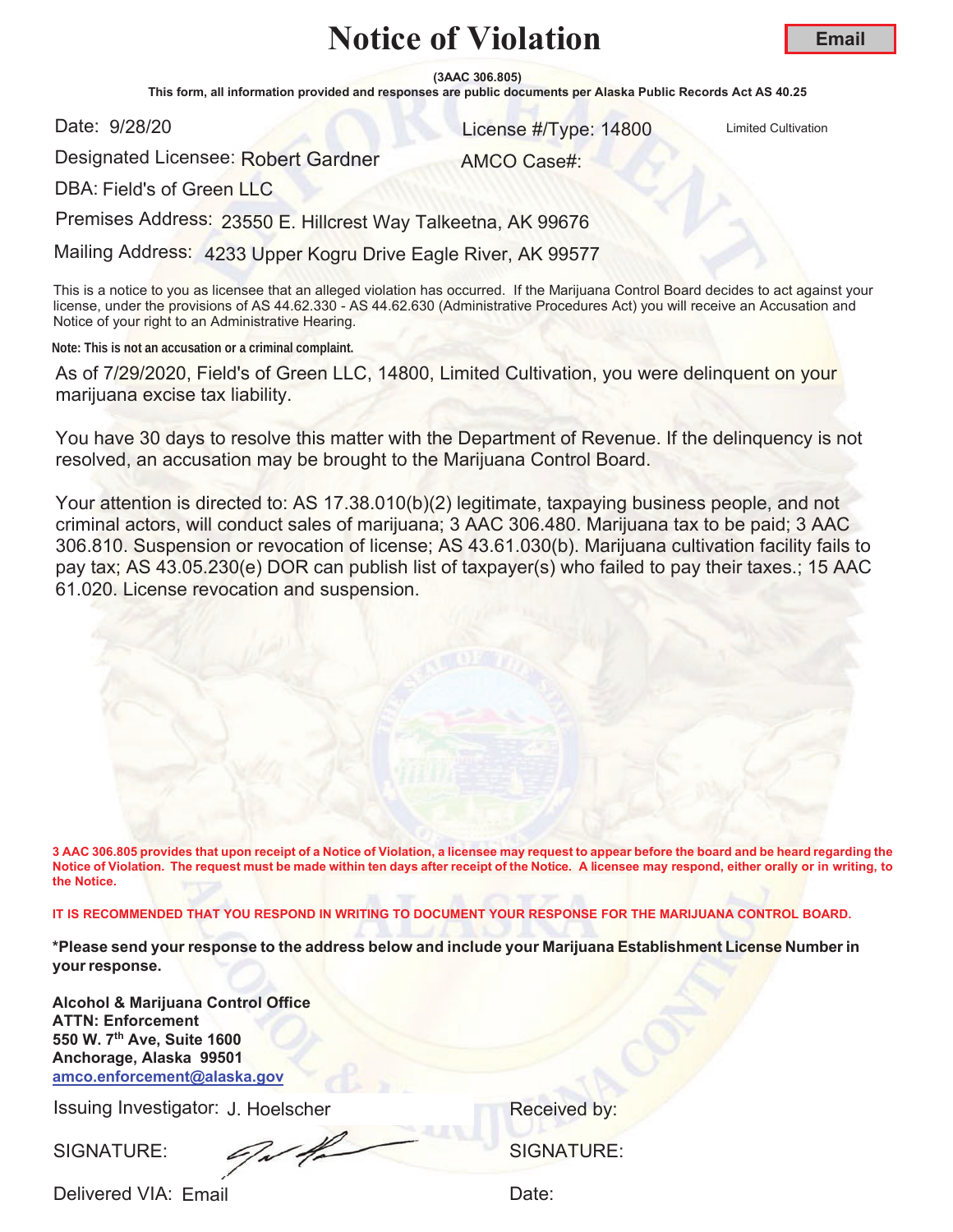**(3AAC 306.805)**

This form, all information provided and responses are public documents per Alaska Public Records Act AS 40.25

Date: 9/28/20

er and the United Standard Cultivation Control of the United Standard Cultivation Cultivation

Designated Licensee: Gabrielle Petersen-Christensen AMCO Case#:

DBA: 50 Shades of Green LLC

Premises Address: 14481 W Marginal Access Road Houston, AK 99694

Mailing Address: PO Box 877848 Wasilla, AK 99687

This is a notice to you as licensee that an alleged violation has occurred. If the Marijuana Control Board decides to act against your license, under the provisions of AS 44.62.330 - AS 44.62.630 (Administrative Procedures Act) you will receive an Accusation and Notice of your right to an Administrative Hearing.

**Note: This is not an accusation or a criminal complaint.**

As of 7/29/2020, 50 Shades of Green LLC, 14956, Standard Cultivation, you were delinquent on your marijuana excise tax liability.

You have 30 days to resolve this matter with the Department of Revenue. If the delinquency is not resolved, an accusation may be brought to the Marijuana Control Board.

Your attention is directed to: AS 17.38.010(b)(2) legitimate, taxpaying business people, and not criminal actors, will conduct sales of marijuana; 3 AAC 306.480. Marijuana tax to be paid; 3 AAC 306.810. Suspension or revocation of license; AS 43.61.030(b). Marijuana cultivation facility fails to pay tax; AS 43.05.230(e) DOR can publish list of taxpayer(s) who failed to pay their taxes.; 15 AAC 61.020. License revocation and suspension.

**3 AAC 306.805 provides that upon receipt of a Notice of Violation, a licensee may request to appear before the board and be heard regarding the Notice of Violation. The request must be made within ten days after receipt of the Notice. A licensee may respond, either orally or in writing, to the Notice.** 

**IT IS RECOMMENDED THAT YOU RESPOND IN WRITING TO DOCUMENT YOUR RESPONSE FOR THE MARIJUANA CONTROL BOARD.**

**\*Please send your response to the address below and include your Marijuana Establishment License Number in yourresponse.**

**Alcohol & Marijuana Control Office ATTN: Enforcement 550 W. 7th Ave, Suite 1600 Anchorage, Alaska 99501 amco.enforcement@alaska.gov**

Issuing Investigator: J. Hoelscher **Election Control Control Control Control Control Control Control Control Control Control Control Control Control Control Control Control Control Control Control Control Control Control C** 

SIGNATURE: SIGNATURE: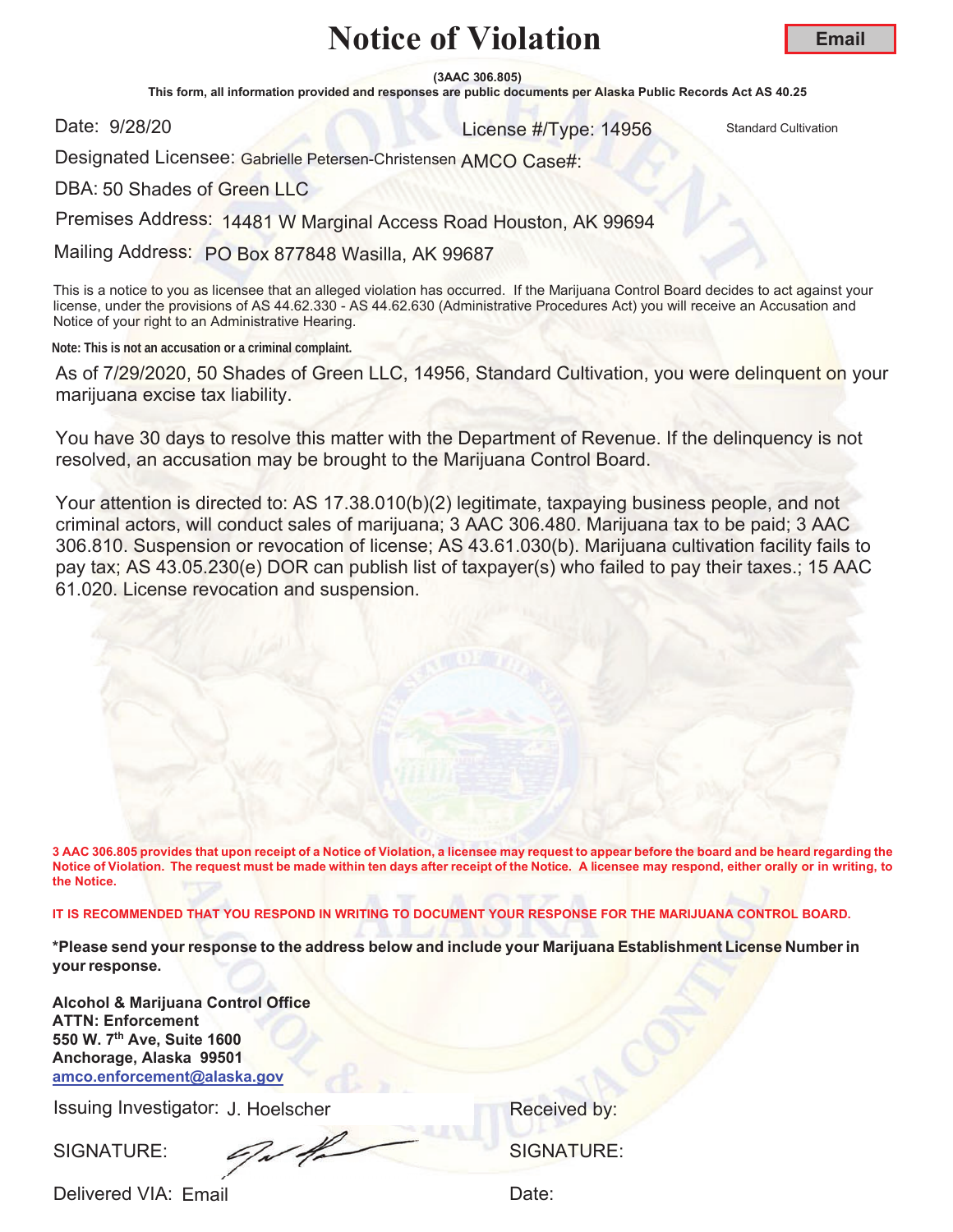**(3AAC 306.805)**

This form, all information provided and responses are public documents per Alaska Public Records Act AS 40.25

Date: 9/28/20

and the United Cultivation Control of the United Cultivation Control of the United Cultivation Control of the U

Designated Licensee: Nicholas Holbrook

AMCO Case#:

DBA: The Fire Supply

Premises Address: 1705 N Winding Brook Loop, #A3 Palmer, AK 99645-7741

Mailing Address: PO Box 141243 801 Northway Drive Anchorage, AK 99508

This is a notice to you as licensee that an alleged violation has occurred. If the Marijuana Control Board decides to act against your license, under the provisions of AS 44.62.330 - AS 44.62.630 (Administrative Procedures Act) you will receive an Accusation and Notice of your right to an Administrative Hearing.

**Note: This is not an accusation or a criminal complaint.**

As of 7/29/2020, The Fire Supply, 15015, Limited Cultivation, you were delinquent on your marijuana excise tax liability.

You have 30 days to resolve this matter with the Department of Revenue. If the delinquency is not resolved, an accusation may be brought to the Marijuana Control Board.

Your attention is directed to: AS 17.38.010(b)(2) legitimate, taxpaying business people, and not criminal actors, will conduct sales of marijuana; 3 AAC 306.480. Marijuana tax to be paid; 3 AAC 306.810. Suspension or revocation of license; AS 43.61.030(b). Marijuana cultivation facility fails to pay tax; AS 43.05.230(e) DOR can publish list of taxpayer(s) who failed to pay their taxes.; 15 AAC 61.020. License revocation and suspension.

**3 AAC 306.805 provides that upon receipt of a Notice of Violation, a licensee may request to appear before the board and be heard regarding the Notice of Violation. The request must be made within ten days after receipt of the Notice. A licensee may respond, either orally or in writing, to the Notice.** 

**IT IS RECOMMENDED THAT YOU RESPOND IN WRITING TO DOCUMENT YOUR RESPONSE FOR THE MARIJUANA CONTROL BOARD.**

**\*Please send your response to the address below and include your Marijuana Establishment License Number in your response.**

**Alcohol & Marijuana Control Office ATTN: Enforcement 550 W. 7th Ave, Suite 1600 Anchorage, Alaska 99501 amco.enforcement@alaska.gov**

Issuing Investigator: J. Hoelscher **Election Control Control Control Control Control Control Control Control Control Control Control Control Control Control Control Control Control Control Control Control Control Control C** 

SIGNATURE: SIGNATURE: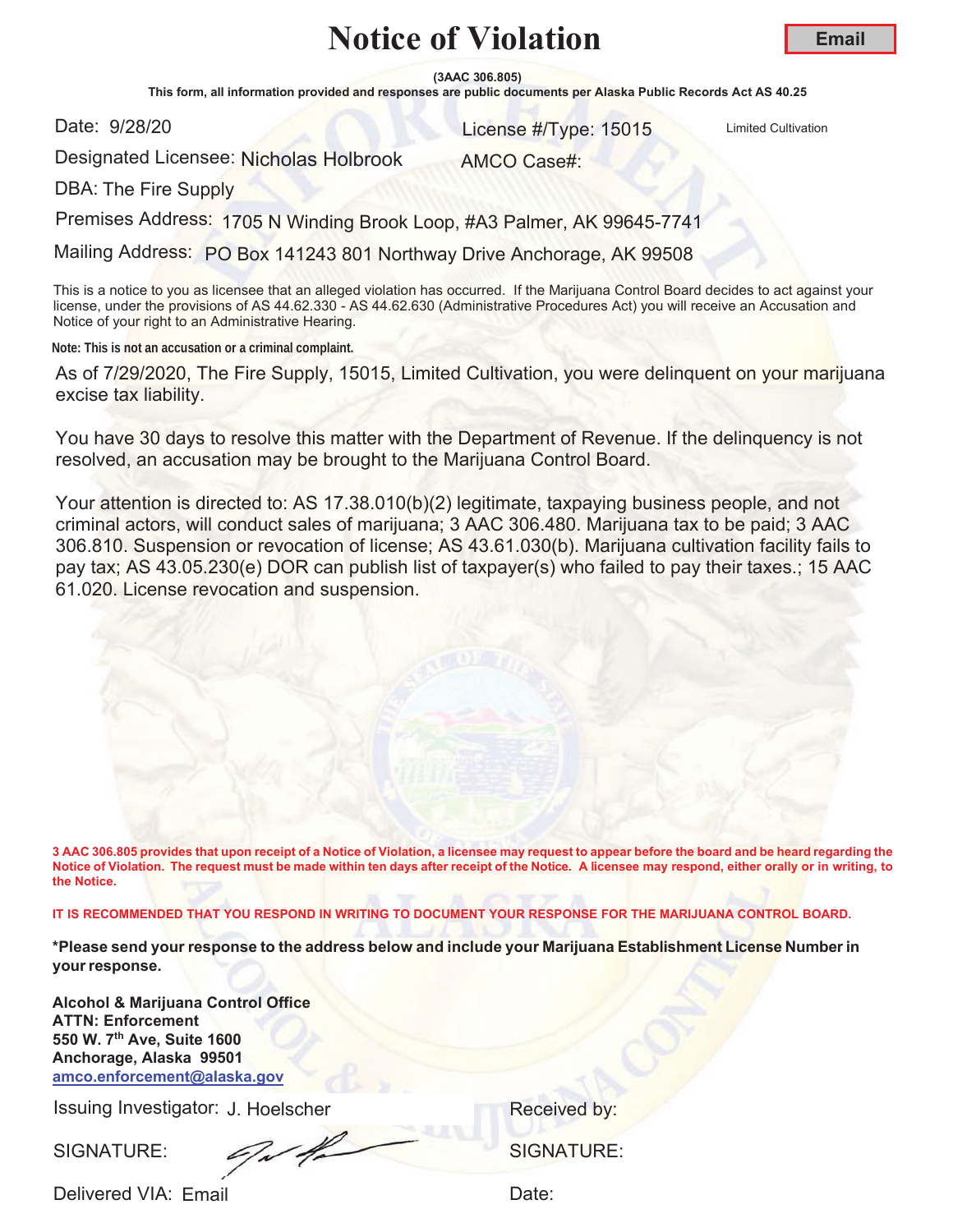**(3AAC 306.805)**

This form, all information provided and responses are public documents per Alaska Public Records Act AS 40.25

Date: 9/28/20

er and the United States of the United States of the United States of the United Standard Cultivation

AMCO Case#:

**Email**

Designated Licensee: <mark>James Hacker</mark>

DBA: Scorpion Grass

Premises Address: 266 S. McCallister Dr. Suite 2 Wasilla, AK 99654

Mailing Address: P.O. Box 873366 Wasilla, AK 99687

This is a notice to you as licensee that an alleged violation has occurred. If the Marijuana Control Board decides to act against your license, under the provisions of AS 44.62.330 - AS 44.62.630 (Administrative Procedures Act) you will receive an Accusation and Notice of your right to an Administrative Hearing.

**Note: This is not an accusation or a criminal complaint.**

As of 7/29/2020, Scorpion Grass, 15789, Standard Cultivation, you were delinquent on your marijuana excise tax liability.

You have 30 days to resolve this matter with the Department of Revenue. If the delinquency is not resolved, an accusation may be brought to the Marijuana Control Board.

Your attention is directed to: AS 17.38.010(b)(2) legitimate, taxpaying business people, and not criminal actors, will conduct sales of marijuana; 3 AAC 306.480. Marijuana tax to be paid; 3 AAC 306.810. Suspension or revocation of license; AS 43.61.030(b). Marijuana cultivation facility fails to pay tax; AS 43.05.230(e) DOR can publish list of taxpayer(s) who failed to pay their taxes.; 15 AAC 61.020. License revocation and suspension.

**3 AAC 306.805 provides that upon receipt of a Notice of Violation, a licensee may request to appear before the board and be heard regarding the Notice of Violation. The request must be made within ten days after receipt of the Notice. A licensee may respond, either orally or in writing, to the Notice.** 

**IT IS RECOMMENDED THAT YOU RESPOND IN WRITING TO DOCUMENT YOUR RESPONSE FOR THE MARIJUANA CONTROL BOARD.**

**\*Please send your response to the address below and include your Marijuana Establishment License Number in your response.**

**Alcohol & Marijuana Control Office ATTN: Enforcement 550 W. 7th Ave, Suite 1600 Anchorage, Alaska 99501 amco.enforcement@alaska.gov**

Issuing Investigator: J. Hoelscher **Election Control Control Control Control Control Control Control Control Control Control Control Control Control Control Control Control Control Control Control Control Control Control C** 

SIGNATURE: SIGNATURE: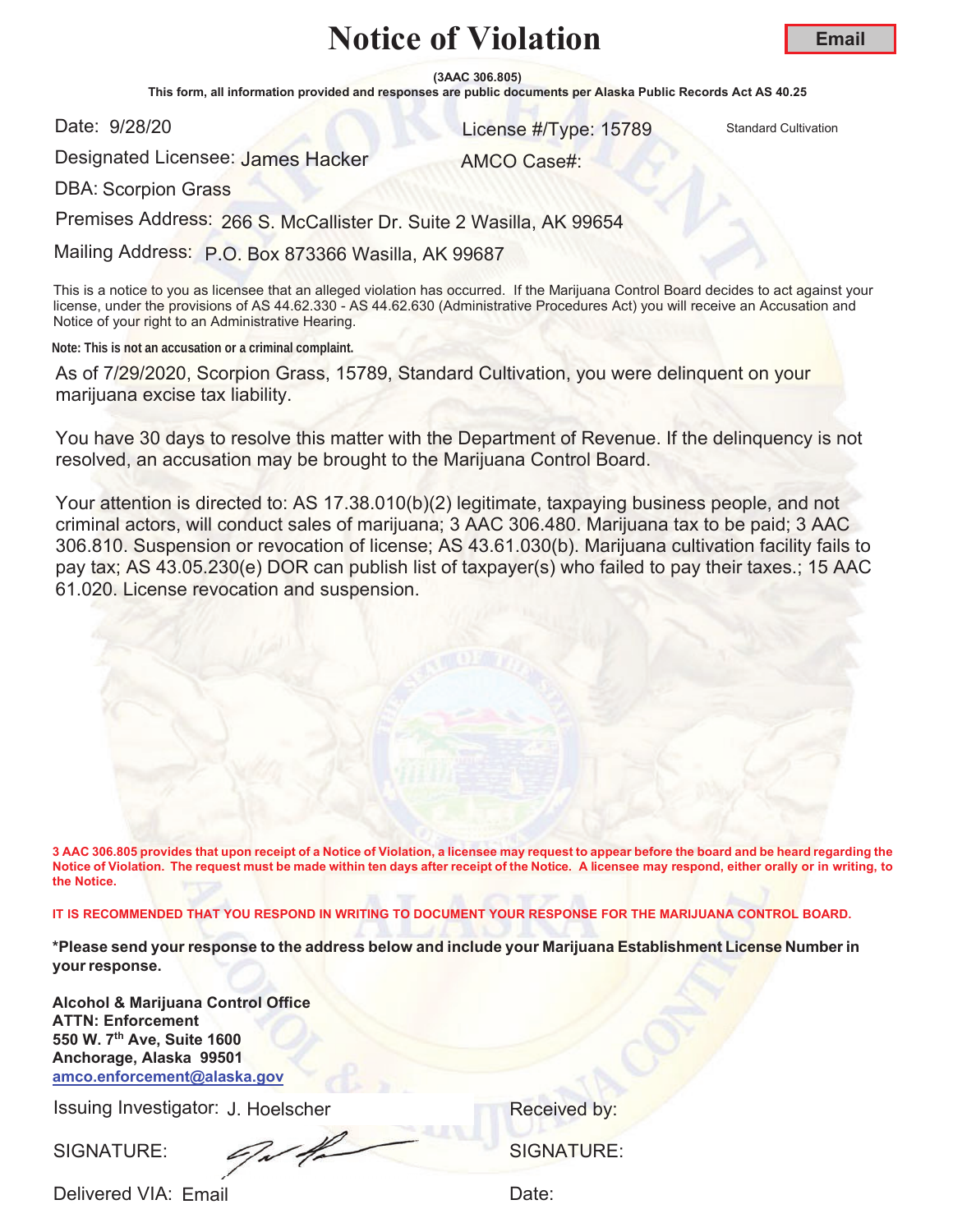**(3AAC 306.805)**

This form, all information provided and responses are public documents per Alaska Public Records Act AS 40.25

Date: 9/28/20

er and the United Cultivation Control of the United Cultivation Control of the United Cultivation

**Email**

Designated Licensee: Amber L Eikholt

AMCO Case#:

DBA: Alaska Beasty Buds

Premises Address: 1665 Richardson hwy unit B North Pole, AK 99705-5968

Mailing Address: 967 Dakota St North Pole, AK 99705-5391

This is a notice to you as licensee that an alleged violation has occurred. If the Marijuana Control Board decides to act against your license, under the provisions of AS 44.62.330 - AS 44.62.630 (Administrative Procedures Act) you will receive an Accusation and Notice of your right to an Administrative Hearing.

**Note: This is not an accusation or a criminal complaint.**

As of 7/29/2020, Alaska Beasty Buds, 16028, Limited Cultivation, you were delinquent on your marijuana excise tax liability.

You have 30 days to resolve this matter with the Department of Revenue. If the delinquency is not resolved, an accusation may be brought to the Marijuana Control Board.

Your attention is directed to: AS 17.38.010(b)(2) legitimate, taxpaying business people, and not criminal actors, will conduct sales of marijuana; 3 AAC 306.480. Marijuana tax to be paid; 3 AAC 306.810. Suspension or revocation of license; AS 43.61.030(b). Marijuana cultivation facility fails to pay tax; AS 43.05.230(e) DOR can publish list of taxpayer(s) who failed to pay their taxes.; 15 AAC 61.020. License revocation and suspension.

**3 AAC 306.805 provides that upon receipt of a Notice of Violation, a licensee may request to appear before the board and be heard regarding the Notice of Violation. The request must be made within ten days after receipt of the Notice. A licensee may respond, either orally or in writing, to the Notice.** 

**IT IS RECOMMENDED THAT YOU RESPOND IN WRITING TO DOCUMENT YOUR RESPONSE FOR THE MARIJUANA CONTROL BOARD.**

**\*Please send your response to the address below and include your Marijuana Establishment License Number in your response.**

**Alcohol & Marijuana Control Office ATTN: Enforcement 550 W. 7th Ave, Suite 1600 Anchorage, Alaska 99501 amco.enforcement@alaska.gov**

Issuing Investigator: J. Hoelscher **Election Control Control Control Control Control Control Control Control Control Control Control Control Control Control Control Control Control Control Control Control Control Control C** 

SIGNATURE: SIGNATURE: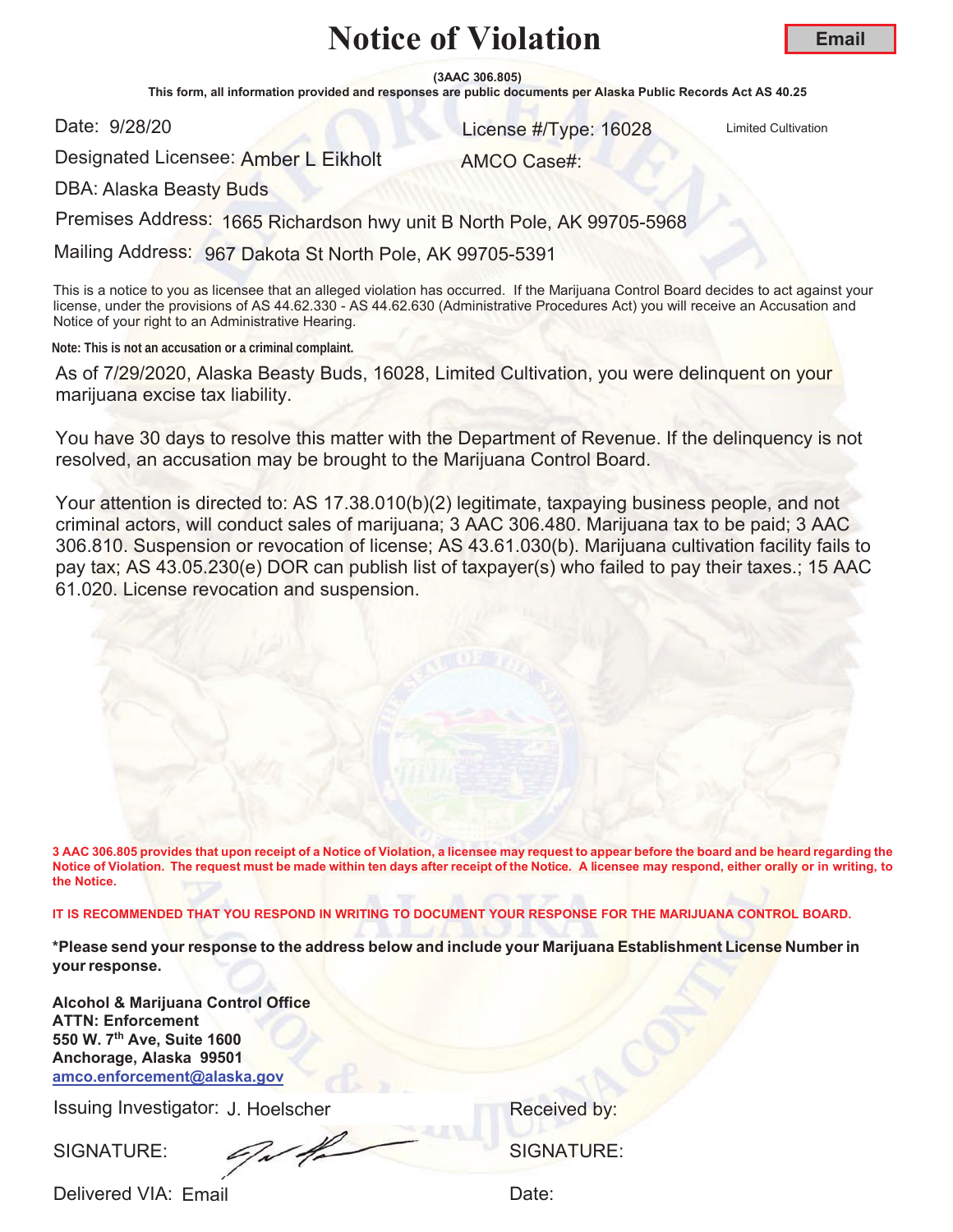**(3AAC 306.805)**

This form, all information provided and responses are public documents per Alaska Public Records Act AS 40.25

Date: 9/28/20

and 28/20 **16474** License #/Type: 16474 Limited Cultivation

Designated Licensee: <mark>Jen</mark>nifer Huffman

AMCO Case#:

DBA: Grateful Bud LLC

Premises Address: 1817 Sunset Blvd Kenai, AK 99611

Mailing Address: 1817 Sunset Blvd Kenai, AK 99611

This is a notice to you as licensee that an alleged violation has occurred. If the Marijuana Control Board decides to act against your license, under the provisions of AS 44.62.330 - AS 44.62.630 (Administrative Procedures Act) you will receive an Accusation and Notice of your right to an Administrative Hearing.

**Note: This is not an accusation or a criminal complaint.**

As of 7/29/2020, Grateful Bud LLC, 16474, Limited Cultivation, you were delinquent on your marijuana excise tax liability.

You have 30 days to resolve this matter with the Department of Revenue. If the delinquency is not resolved, an accusation may be brought to the Marijuana Control Board.

Your attention is directed to: AS 17.38.010(b)(2) legitimate, taxpaying business people, and not criminal actors, will conduct sales of marijuana; 3 AAC 306.480. Marijuana tax to be paid; 3 AAC 306.810. Suspension or revocation of license; AS 43.61.030(b). Marijuana cultivation facility fails to pay tax; AS 43.05.230(e) DOR can publish list of taxpayer(s) who failed to pay their taxes.; 15 AAC 61.020. License revocation and suspension.

**3 AAC 306.805 provides that upon receipt of a Notice of Violation, a licensee may request to appear before the board and be heard regarding the Notice of Violation. The request must be made within ten days after receipt of the Notice. A licensee may respond, either orally or in writing, to the Notice.** 

**IT IS RECOMMENDED THAT YOU RESPOND IN WRITING TO DOCUMENT YOUR RESPONSE FOR THE MARIJUANA CONTROL BOARD.**

**\*Please send your response to the address below and include your Marijuana Establishment License Number in your response.**

**Alcohol & Marijuana Control Office ATTN: Enforcement 550 W. 7th Ave, Suite 1600 Anchorage, Alaska 99501 amco.enforcement@alaska.gov**

Issuing Investigator: J. Hoelscher **Election Control Control Control Control Control Control Control Control Control Control Control Control Control Control Control Control Control Control Control Control Control Control C** 

SIGNATURE: SIGNATURE: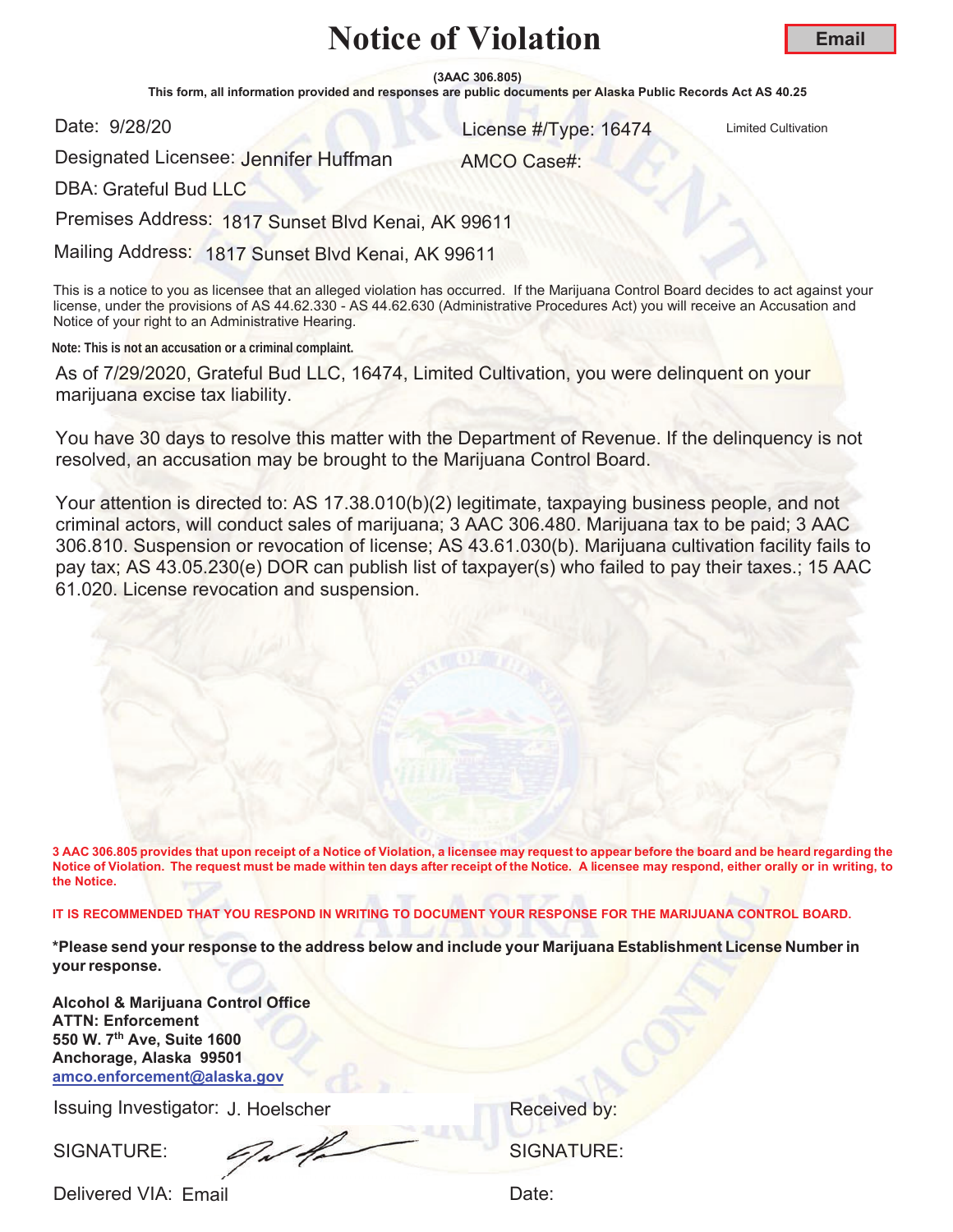**(3AAC 306.805)**

This form, all information provided and responses are public documents per Alaska Public Records Act AS 40.25

Date: 9/28/20

er and the United Standard Cultivation Control of the United Standard Cultivation Cultivation

Designated Licensee: Eric VanVeen

AMCO Case#:

DBA: Vangreen's LLC

Premises Address: 224 Smith Street #D & #E Sitka, AK 99835

Mailing Address: 224 Smith Street #D & #E Sitka, AK 99835

This is a notice to you as licensee that an alleged violation has occurred. If the Marijuana Control Board decides to act against your license, under the provisions of AS 44.62.330 - AS 44.62.630 (Administrative Procedures Act) you will receive an Accusation and Notice of your right to an Administrative Hearing.

**Note: This is not an accusation or a criminal complaint.**

As of 7/29/2020, Vangreen's LLC, 16738, Standard Cultivation, you were delinquent on your marijuana excise tax liability.

You have 30 days to resolve this matter with the Department of Revenue. If the delinquency is not resolved, an accusation may be brought to the Marijuana Control Board.

Your attention is directed to: AS 17.38.010(b)(2) legitimate, taxpaying business people, and not criminal actors, will conduct sales of marijuana; 3 AAC 306.480. Marijuana tax to be paid; 3 AAC 306.810. Suspension or revocation of license; AS 43.61.030(b). Marijuana cultivation facility fails to pay tax; AS 43.05.230(e) DOR can publish list of taxpayer(s) who failed to pay their taxes.; 15 AAC 61.020. License revocation and suspension.

**3 AAC 306.805 provides that upon receipt of a Notice of Violation, a licensee may request to appear before the board and be heard regarding the Notice of Violation. The request must be made within ten days after receipt of the Notice. A licensee may respond, either orally or in writing, to the Notice.** 

**IT IS RECOMMENDED THAT YOU RESPOND IN WRITING TO DOCUMENT YOUR RESPONSE FOR THE MARIJUANA CONTROL BOARD.**

**\*Please send your response to the address below and include your Marijuana Establishment License Number in your response.**

**Alcohol & Marijuana Control Office ATTN: Enforcement 550 W. 7th Ave, Suite 1600 Anchorage, Alaska 99501 amco.enforcement@alaska.gov**

Issuing Investigator: J. Hoelscher **Election Control Control Control Control Control Control Control Control Control Control Control Control Control Control Control Control Control Control Control Control Control Control C** 

SIGNATURE: SIGNATURE: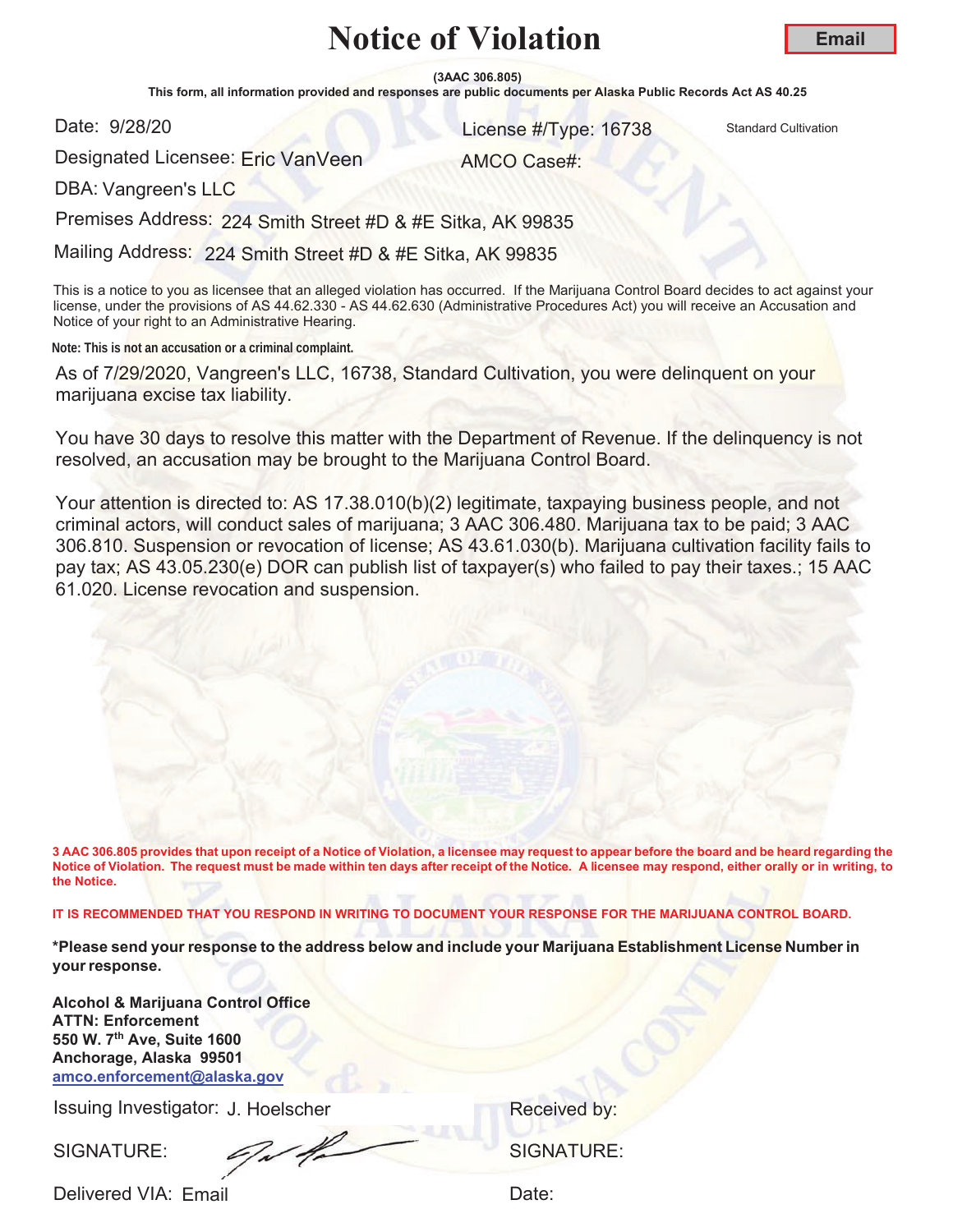**(3AAC 306.805)**

This form, all information provided and responses are public documents per Alaska Public Records Act AS 40.25

Date: 9/28/20

er and the United Cultivation Control of the United Cultivation Control of the United Cultivation

AMCO Case#:

Designated Licensee: Gregory Smith

DBA: Nome Grown LLC

Premises Address: 604 W. 1st. Ave NOME, AK 99762-0808

Mailing Address: PO Box 808 NOME, AK 99762-0808

This is a notice to you as licensee that an alleged violation has occurred. If the Marijuana Control Board decides to act against your license, under the provisions of AS 44.62.330 - AS 44.62.630 (Administrative Procedures Act) you will receive an Accusation and Notice of your right to an Administrative Hearing.

**Note: This is not an accusation or a criminal complaint.**

As of 7/29/2020, Nome Grown LLC, 17594, Limited Cultivation, you were delinquent on your marijuana excise tax liability.

You have 30 days to resolve this matter with the Department of Revenue. If the delinquency is not resolved, an accusation may be brought to the Marijuana Control Board.

Your attention is directed to: AS 17.38.010(b)(2) legitimate, taxpaying business people, and not criminal actors, will conduct sales of marijuana; 3 AAC 306.480. Marijuana tax to be paid; 3 AAC 306.810. Suspension or revocation of license; AS 43.61.030(b). Marijuana cultivation facility fails to pay tax; AS 43.05.230(e) DOR can publish list of taxpayer(s) who failed to pay their taxes.; 15 AAC 61.020. License revocation and suspension.

**3 AAC 306.805 provides that upon receipt of a Notice of Violation, a licensee may request to appear before the board and be heard regarding the Notice of Violation. The request must be made within ten days after receipt of the Notice. A licensee may respond, either orally or in writing, to the Notice.** 

**IT IS RECOMMENDED THAT YOU RESPOND IN WRITING TO DOCUMENT YOUR RESPONSE FOR THE MARIJUANA CONTROL BOARD.**

**\*Please send your response to the address below and include your Marijuana Establishment License Number in your response.**

**Alcohol & Marijuana Control Office ATTN: Enforcement 550 W. 7th Ave, Suite 1600 Anchorage, Alaska 99501 amco.enforcement@alaska.gov**

Issuing Investigator: J. Hoelscher **Election Control Control Control Control Control Control Control Control Control Control Control Control Control Control Control Control Control Control Control Control Control Control C** 

SIGNATURE: SIGNATURE: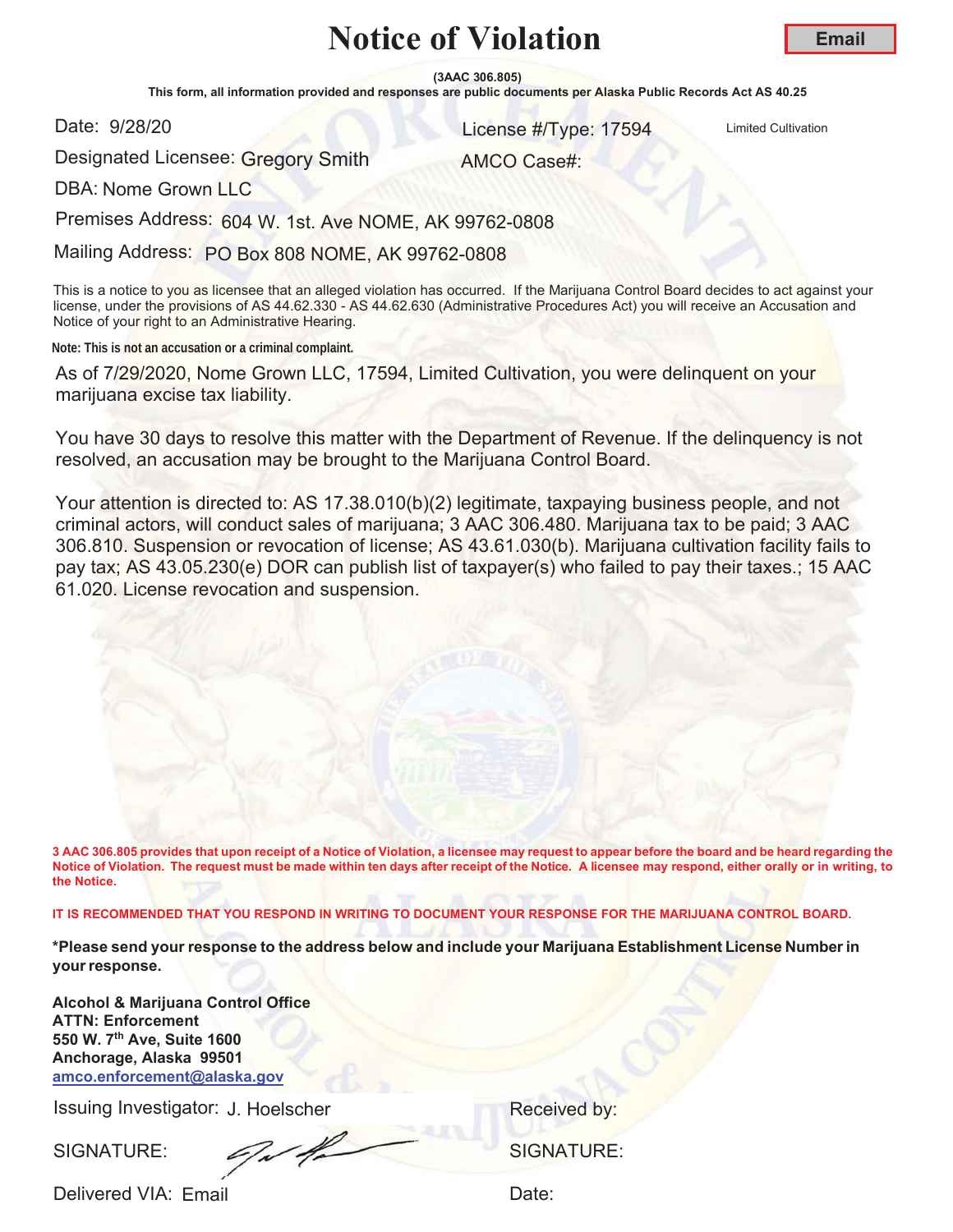**(3AAC 306.805)**

This form, all information provided and responses are public documents per Alaska Public Records Act AS 40.25

Date: 9/28/20

er and the United Cultivation Control of the United Cultivation Control of the United Cultivation

AMCO Case#:

**Email**

Designated Licensee: <mark>David Kuper</mark>

DBA: Green Acres 907 LLC

Premises Address: LOT 1 ROOT BEER LAKE BIG LAKE, AK 99652

Mailing Address: P.O. Box 521265 BIG LAKE, AK 99652

This is a notice to you as licensee that an alleged violation has occurred. If the Marijuana Control Board decides to act against your license, under the provisions of AS 44.62.330 - AS 44.62.630 (Administrative Procedures Act) you will receive an Accusation and Notice of your right to an Administrative Hearing.

**Note: This is not an accusation or a criminal complaint.**

As of 7/29/2020, Green Acres 907 LLC, 19466, Limited Cultivation, you were delinquent on your marijuana excise tax liability.

You have 30 days to resolve this matter with the Department of Revenue. If the delinquency is not resolved, an accusation may be brought to the Marijuana Control Board.

Your attention is directed to: AS 17.38.010(b)(2) legitimate, taxpaying business people, and not criminal actors, will conduct sales of marijuana; 3 AAC 306.480. Marijuana tax to be paid; 3 AAC 306.810. Suspension or revocation of license; AS 43.61.030(b). Marijuana cultivation facility fails to pay tax; AS 43.05.230(e) DOR can publish list of taxpayer(s) who failed to pay their taxes.; 15 AAC 61.020. License revocation and suspension.

**3 AAC 306.805 provides that upon receipt of a Notice of Violation, a licensee may request to appear before the board and be heard regarding the Notice of Violation. The request must be made within ten days after receipt of the Notice. A licensee may respond, either orally or in writing, to the Notice.** 

**IT IS RECOMMENDED THAT YOU RESPOND IN WRITING TO DOCUMENT YOUR RESPONSE FOR THE MARIJUANA CONTROL BOARD.**

**\*Please send your response to the address below and include your Marijuana Establishment License Number in your response.**

**Alcohol & Marijuana Control Office ATTN: Enforcement 550 W. 7th Ave, Suite 1600 Anchorage, Alaska 99501 amco.enforcement@alaska.gov**

Issuing Investigator: J. Hoelscher **Election Control Control Control Control Control Control Control Control Control Control Control Control Control Control Control Control Control Control Control Control Control Control C** 

SIGNATURE: SIGNATURE: